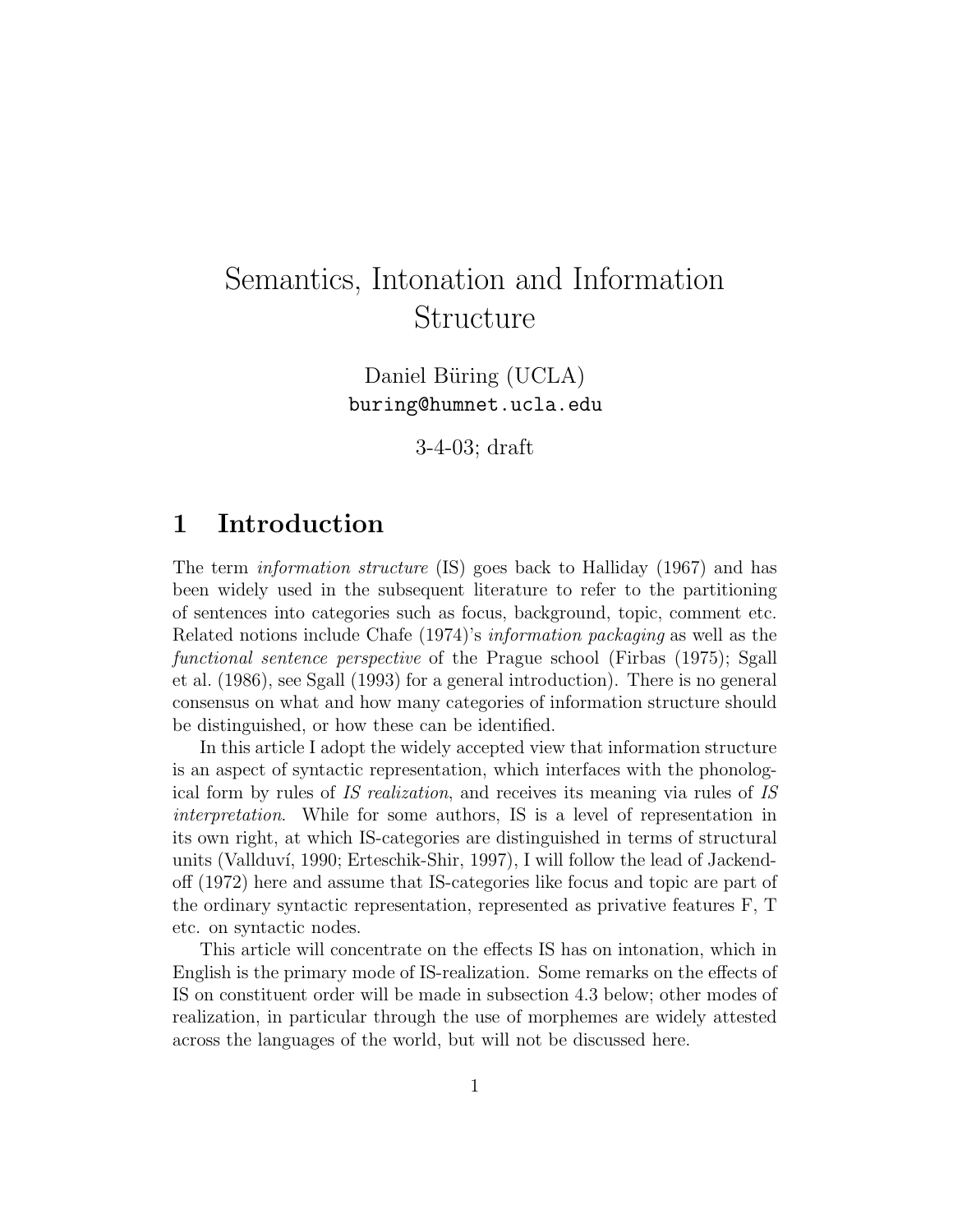As for IS interpretation, we will find that IS doesn't primarily affect the truth conditions of utterances, but more elusive aspects of their meaning, such as their implicatures and felicity conditions. We will model these, however, using the tools familiar from ordinary truth-conditional semantics (whence the title of this article). The general picture underlying this article is thus:



In transformational models of grammar, syntax is itself split into different levels of representation, so that IS-interpretation and IS-realizations may connect up to different syntactic representations. Here, we will not make use of this architectural option, but assume that both interfaces 'see' the same representations, or at least ones with equivalent IS-properties. Speaking in transformationalist terms, we assume that all IS-relevant features are present at the branch-off point ('spell-out') and are not manipulated afterwards.

This article is organized as follows: In sections 2 and 3 I present two aspects of IS most attended to in recent, formal work on IS, focus–background and topic–comment. For each, a sketch of their realization and, more extensively, their interpretation is given. Sections 4.1 and 4.2 then discuss the particular assumptions about the interfaces these approaches require. In the latter section, I also make some remarks about the influence IS might have on constituent order.

# 2 Focus–Background

### 2.1 Preliminaries on Focus Realization

Speakers of English (and many other languages) have intuitions about prosodic prominence within words, phrases, and sentences. The main correlate of perceived prominence in English is a pitch accent (PA), acoustically a local maximum or minimum within the fundamental frequency curve; other correlates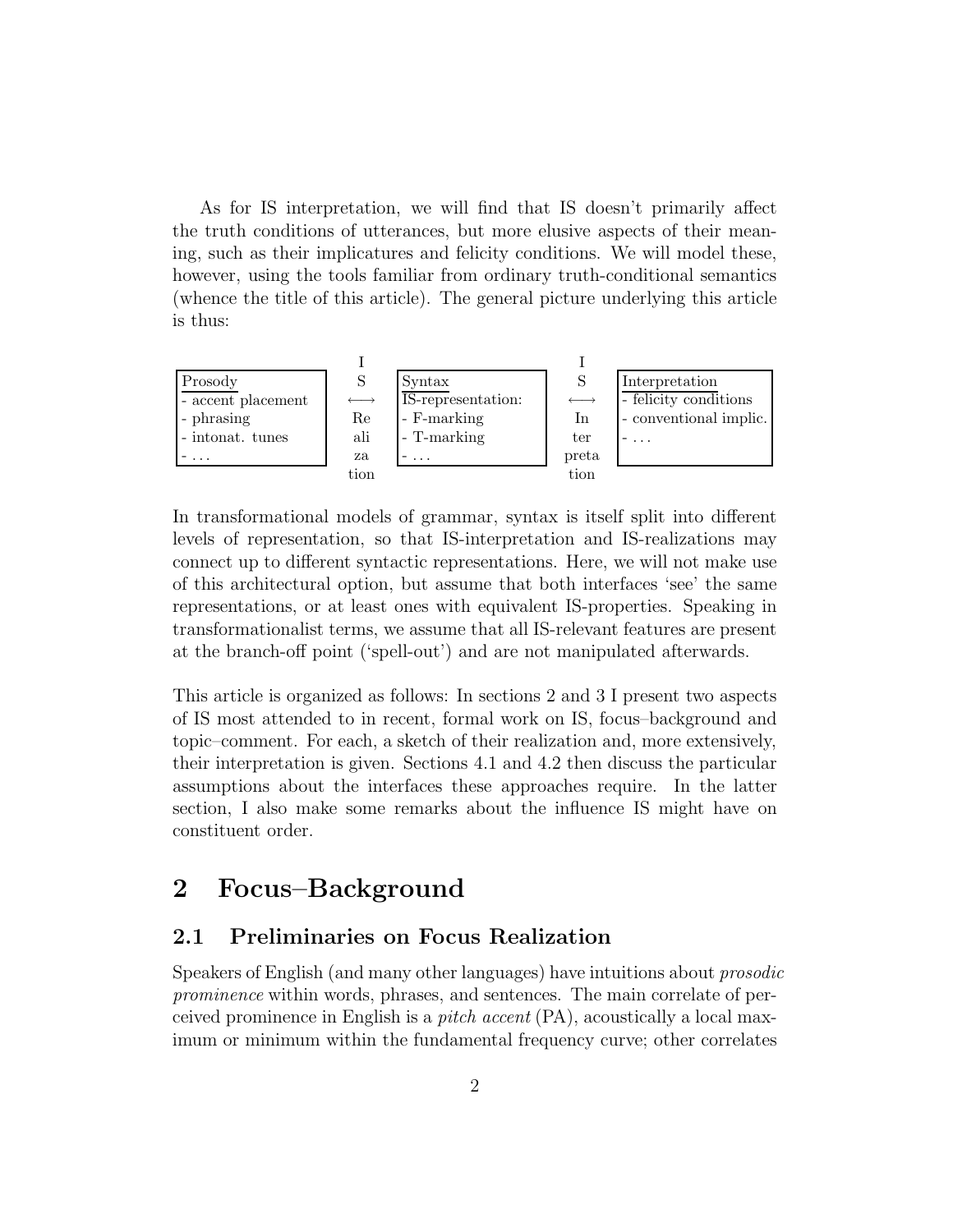include loudness, duration, and certain changes in formant structure. Focus in declarative sentences is usually marked by a high pitch accent, though the details of the actual phonetic realization will differ, depending on other factors. Among the pitch accents within a certain domain, which for the purposes of this paper we can equate with the sentence, the final pitch accent is invariably perceived as the most prominent one (though it is not usually phonetically more elaborate than the others), and is referred to as the nuclear pitch accent (NPA). Speakers of Germanic languages easily identify the location of the NPA within a sentence, while the detection of prenuclear or secondary PAs might require some training. In what follows, we will mark the NPA by capitals, and prenuclear PAs, where relevant, by small caps; material on which no accents are indicated is set in parentheses.

### 2.2 Introduction and Terminology

Authors differ as to whether they understand focus and background (or their counter-parts to these notions) as semantic or syntactic. We will take it to be a syntactic notion, and mark it by a syntactic feature F. Thus, the focus in  $(1)$  is the word or NP Kim, not the denotation of that word, say, the person Kim. Anything that does not bear an F-mark is in the background:

(1) KIM<sub>F</sub> writes poetry in the garden.

It is common to talk about the focus and the background of a sentence (e.g. Kim and writes poetry in the garden, respectively, in (1)). But suppose we agree that *old* is the focus in (2), then what is the background?

(2) (Which book did you buy?) I bought the OLD book.

Similarly, if we assume that *it* is the background in  $(3)$ , we find that there isn't the focus constituent in the answer:

- (3) (What happened to my harp?)
	- a. someone STOLE it.
	- b. SOMEONE SENT it to NORWAY.

We conclude from this that while it makes perfect sense to speak of the Fmarked vs. the non-F-marked constituents in a sentence, we do not generally have 'the focus' and 'the background'. As we will see below, we can devise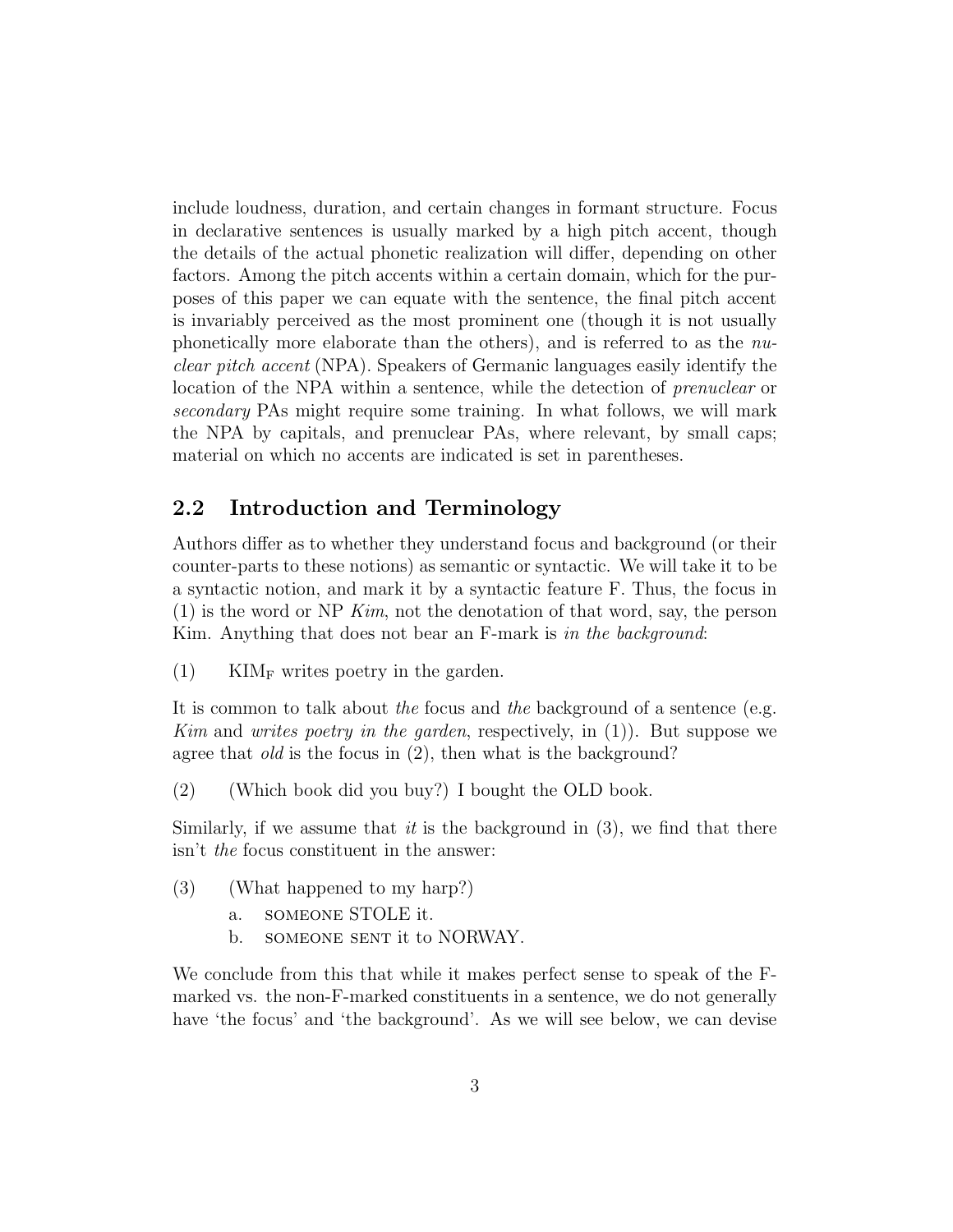a theory of focus interpretation which is perfectly happy with this situation. It thus seems unnecessary to create constituents that only contain F-marked (or F-less) at some level of (covert syntactic) representation.

### 2.3 Focus Interpretation

The two perhaps most persistent intuitions researchers have expressed about the background–focus distinction are the following:

- Given/New: New material is focussed, Given material is not.
- Question–Answer: The material in the answer that corresponds to the wh-constituent in the (constituent) question is focussed.

We will now provide formal implementations of both these ideas, and subsequently discuss the relation between them.

#### 2.3.1 Given–New

Leaving a lexical expression unaccented, which means by assumption that it is not F-marked, signals that that constituent is, in a sense to be made precise, Given. For example, the unaccented object NP in (4A) is interpreted anaphorically, while accenting it blocks that interpretation, as in A', rendering the reply somewhat incoherent:

(4) Q: (Did you see Dr Cremer to get your root canal?) A: (Don't remind me.) I'd like to STRANGLE the butcher.  $A'# (Don't remind me.)$  I'd like to strangle the BUTCHER.

This effect generalizes: The N Italian may be unaccented in (5a), because it is Given, even if the NP it heads is not anaphoric, and so can verbs, like jump in (5b), for which the notion of anaphoricity isn't generally assumed to be relevant:

(5) a. (Why do you study Italian?) I'm MARRIED to an Italian. b. (Don't jump!  $-$  ) But I WANT to jump.

These examples then show that Givenness cannot simply be equated with familiar discourse referent, as used in theories about the definite/indefinite distinction. A different, more general notion that would be helpful here is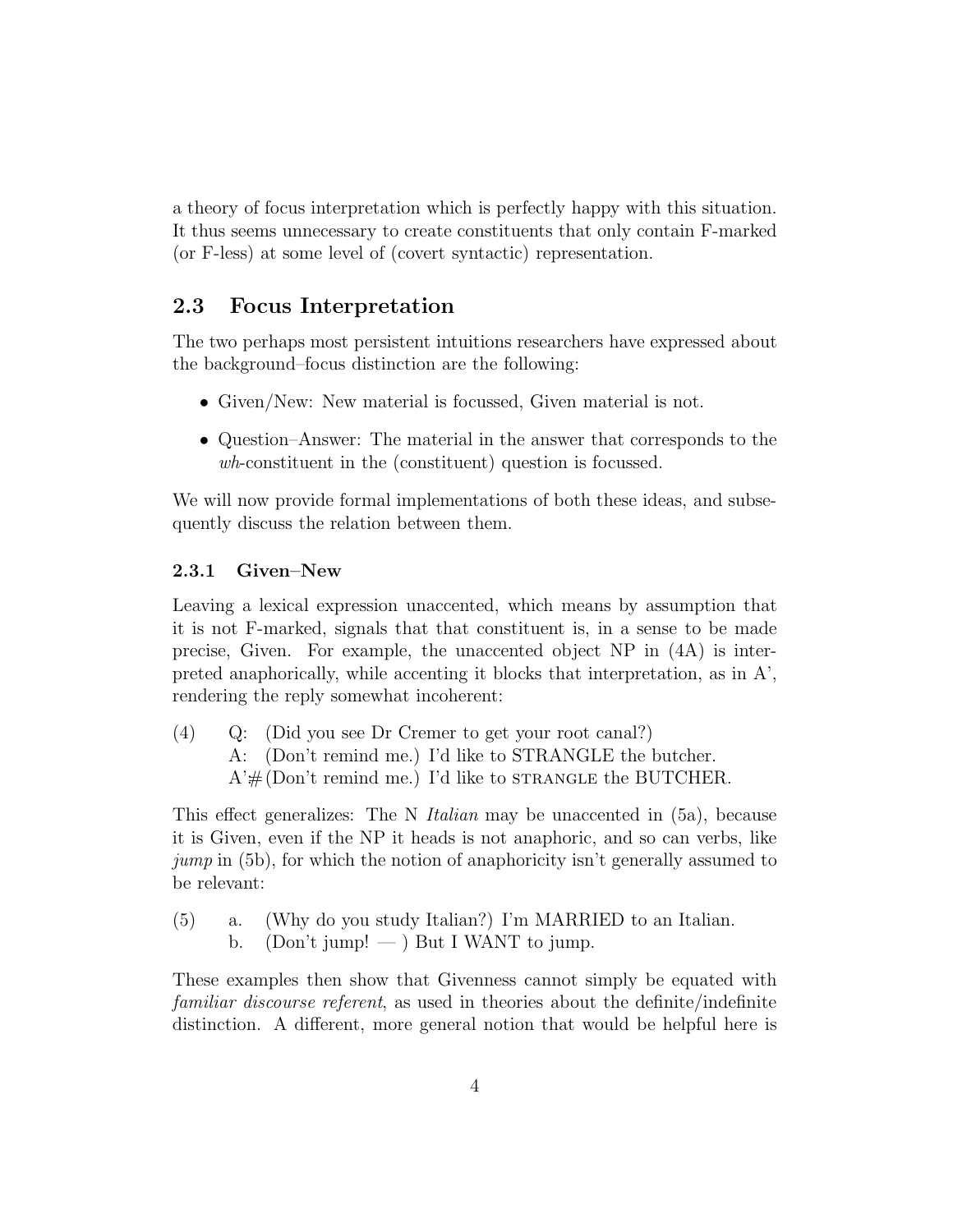that of information; a focused expression would be an informative part of the sentence, a backgrounded one an uninformative one. Information, however, is a propositional notion: A sentence, or the proposition it expresses, can be informative (w.r.t. a given stock of knowledge), but parts of sentences cannot (unless, of course, they are themselves propositional in nature, e.g. embedded declarative clauses).

To generalize the notion to non-proposition-denoting expressions, we introduce the mechanism of *existential closure* ( $\exists C$ ) as defined in Schwarzschild (1999). Roughly speaking, existential closure 'feeds' a non-propositional meaning variables until it becomes propositional, and then existentially quantifies all these variables. Thus the  $\exists C$  of *giraffe* is 'there is a giraffe', of *blue* 'there is something blue', and of resemble 'someone (or something) resembles someone (or something)'. Since the ∃C of any expression is a proposition, we can define Givenness of an expression E w.r.t. a set of sentences S as the case where S entails the ∃C of E.

Next we need to decide what the set of sentences S in the above sense should be. What comes to mind is of course the set of sentences that have been uttered before E. Or, put semantically, the set of propositions that are shared by speaker and hearer as part of the conversation, their common ground (Stalnaker, 1978). Closer inspection reveals, however, that no commitment to the ∃C of E on the part of any party in the conversation is required to make E Given:

(6) A: Did you ever see an extraterrestrial? B: I don't think there ARE extraterrestrials.

Certainly neither A nor B are committed — even for the purpose of the conversation — to the truth of 'there are extraterrestrials', so no such proposition will be part of their common ground. Intuitively, the mere *mentioning* of extraterrestrial in A's utterance suffices to render it Given afterwards. This is an important and general point to note, since expressions in the background are often — but inaccurately — referred to as 'presuppositions', which they are not (see Rooth (1999) for convincing discussion).

Schwarzschild (1999)'s definition of Givenness captures this in that it merely requires that the  $\exists C$  of some previously uttered constituent — sentential or smaller — must entail the  $\exists C$  of E to render E Given. Thus extraterrestrials in B is Given because its  $\exists C$  — 'there are extraterrestrials' — is entailed, not by the common ground, but by the  $\exists C$  of *extraterrestrial*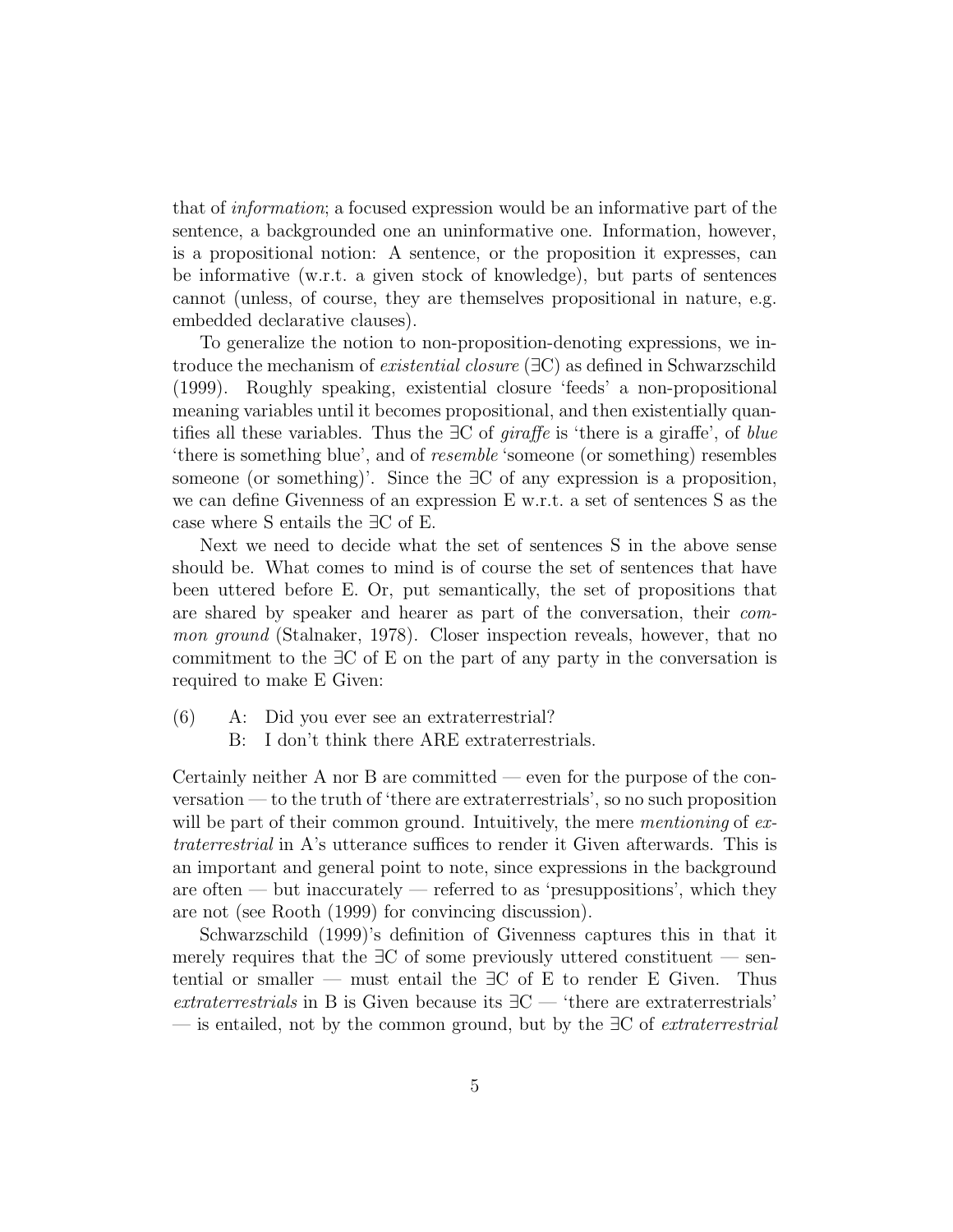in A. Similar remarks apply to Italian and jump in (5).

This notion of Givenness is obviously very close to one that equates Givenness with previous mentioning. The 'transposition' into the semantics however is necessary, because Givenness of E doesn't require literal mentioning of E, but merely mentioning of a hyperonym of E, as in (7):

(7) (I want to learn the violin,) because I LIKE string instruments.

These cases, too, are captured by Schwarzschild's definitions, since ∃C(violin) — 'there is a violin' — entails  $\exists C (string\ instrument)$  — 'there are string instruments'.

#### 2.3.2 Question–Answer Congruence

Let us now turn to the second intuition mentioned above, that foci correspond to the wh-expression in a preceding constituent question:

(8) (Who did Jones' father vote for?) He voted for JONES.

To formalize this, we introduce the notion of a focus value (sometimes called alternative value or P-set). The focus value for the answer in  $(8)$ , written as [He voted for JONES<sub>F</sub>]<sup> $f$ </sup> is the set of propositions in (9a), roughly those expressed by sentences of the form *He voted for x*, where x is an individual  $(W$  is the set of all possible worlds, E the set of all individuals); we will informally write such sets as in  $(9b)$ :<sup>1</sup>

(9) a. { $\{w \in W \mid \text{Jones'} \text{ father voted for } x \text{ in } w\} \mid x \in E\}$ b. { Jones' father voted for  $x | x$  an individual}

A question–answer congruence condition makes use of the fact that question meanings, too, can be taken to be sets of propositions, roughly the set of all direct answers (Hamblin, 1973; Karttunen, 1977). Thus the question in (8) denotes the set of propositions indicated in (10a), while a question like Which

<sup>&</sup>lt;sup>1</sup>Occasionally, focus values are taken to be functions, e.g.  $\lambda x$  Jones' father voted for x] or existentially closed propositions —  $\exists x$ [ Jones voted for x] (they are also sometimes represented as open formulae like Jones voted for x, but these will end up denoting one of the other objects discussed here). The latter can be derived from the focus values introduced in the main text, which in turn can be derived from the functions, but not vice versa. The question how rich an object focus values need to be is widely discussed in the literature, e.g. Kratzer (1991); Krifka (1992); Rooth (1996); von Stechow (1991); Wold (1996).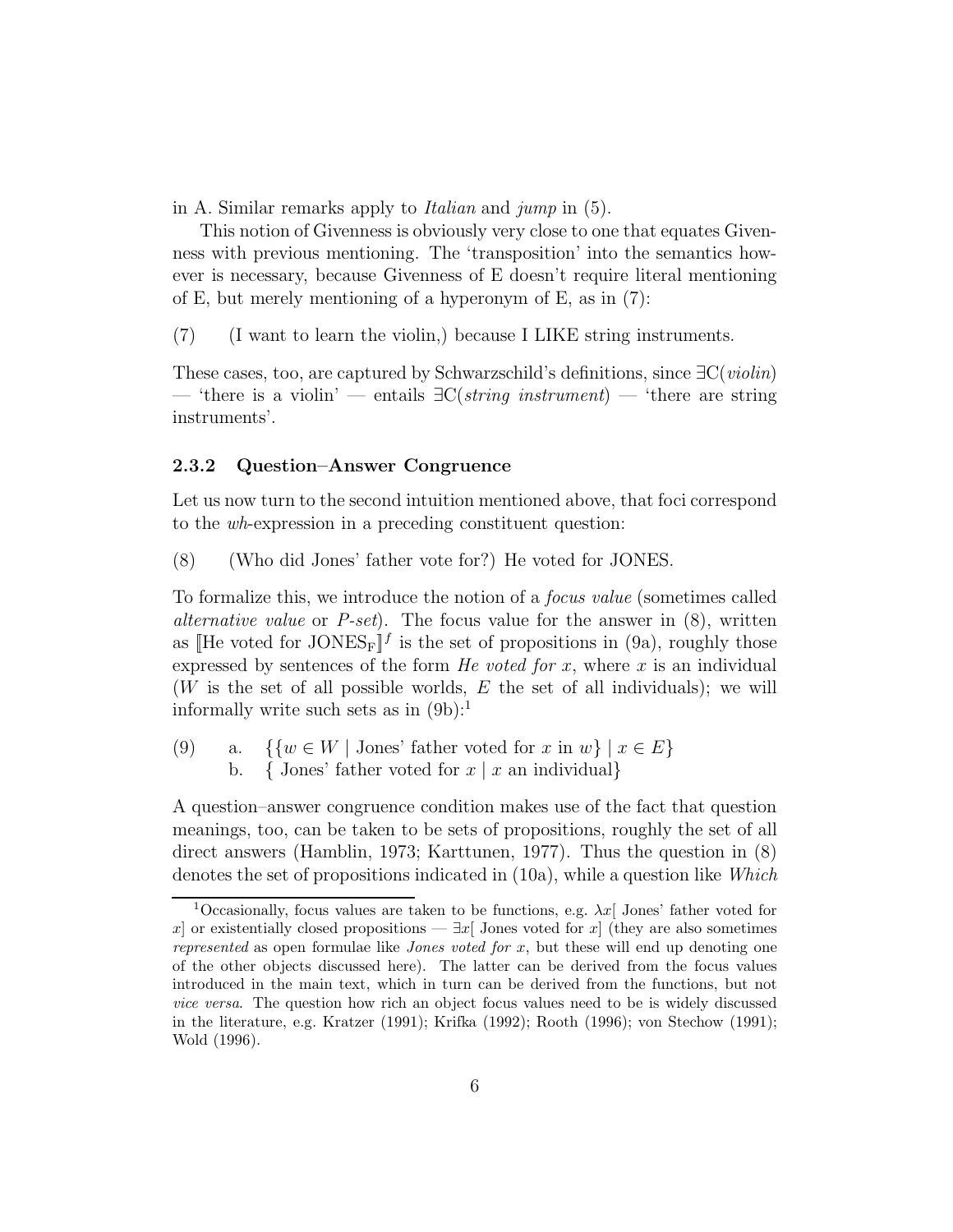candidate did Jones' father vote for?, which likewise can be answered by the declarative in (8), denotes the set in (10b) (superscript 'o' indicates that this is the *ordinary* meaning — as opposed to the focus value — of the expression in double brackets):

- (10) a. Who did G.' father vote for? $\mathbb{I}^{\circ} = \{ G$ .' father voted for  $x \mid x$  is a person}
	- b. Which candidate did G.' father voted for? $\mathcal{C} = \{ G$ .' father voted for  $x \mid x$  is a candidate}
	- c. Who voted for Jones?]<sup> $\circ$ </sup> = {x voted for Jones | x is a person}

The question Who voted for Jones? on the other hand, which (8) cannot answer, gets the interpretation in (10c). To derive this pattern the question– answer condition needs to be stated as in (11):

- (11) Question–Answer Congruence (QAC): A is a felicitous answer to Q only if
	- a.  $[\![Q]\!]^\rho \subseteq [\![A]\!]^f$ , and
	- b. there is no alternative focussing  $A'$  of A which has less F-markings and meets (11a).

The 'match' required by QAC can't be perfect (i.e. identity of  $\llbracket Q \rrbracket^o$  and  $[\![A]\!]$ <sup>f</sup>) since the questions can, to various degrees, be more specific than the answer, as shown by the fact that both (10a) and (10b) can be answered by (8). On the other hand, the match should be as 'tight' as possible, to block focussing of arbitrarily big constituents containing the 'correct' focus (e.g. VP or S in (8)) and trivially meet (11a). The minimization clause (11b) serves to guarantee that (the notions of 'alternative focussing' and 'less focus', of course, need to be spelled out, see e.g. Schwarzschild (1993)).

QAC straightforwardly generalizes to, and in fact immediately predicts, Fmarkings on complex constituents such as VP (*What did x do?*), or S (*What* happened?). A common misconception is that for these cases, grammar must provide a structural rule which determines the location of the NPA realizing this focus, often thought of as focus projection rules. A closer look at theories employing such rules, however, reveals that they assume the accent placement within bigger foci to be determined mostly pragmatically, e.g. by Givenness; specific structural rules at most restrict the possible relations between such Givenness foci and higher F-markings, as we will see now.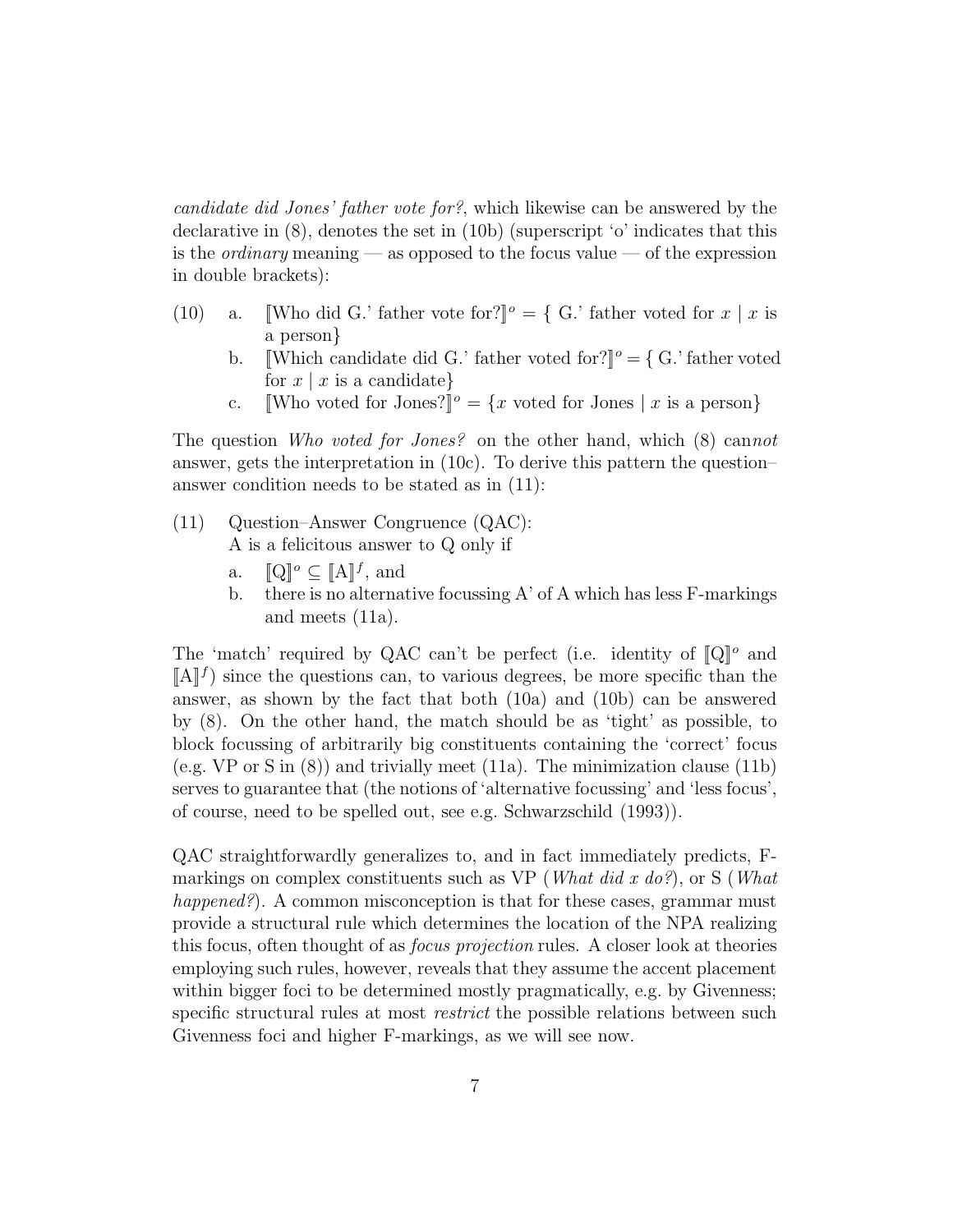#### 2.4 A Hybrid Theory

We can combine our theories of Givenness and QAC into a general theory of focus marking by nesting F-marks that signal Newness into F-marks required by QAC, along the lines of e.g. Selkirk (1995):

- (12) Focus Interpretation
	- a. F-marks not dominated by any further  $F$  are the  $FOC(s)$  of S and define  $[\S]^{f}$  for the QAC in (11)
	- b. all New constituents are F-marked
	- c. no Given constituent is F-marked, except perhaps FOCs

To see how this works, consider (13):

(13) (Who did Jones's father voted for?) He voted for [a FRIEND of  $Jones's]_F.$ 



Semantically, the question is 'What person  $x$  did G's father vote for?' Accordingly to QAC then, the focus value of the answer must be  $\{$  G's father voted for  $x \mid x \in E$ , which is achieved by marking the object NP as the FOC of the sentence (the highest F-marker in the tree). All other Fs mark Givenness-foci: Since  $(of)$  Jones is Given, it is not F-marked (and since it isn't 'the answer to the question' it cannot be FOC-marked), which means it will stay accent-less, whereas *friend* is New, hence F-marked, hence accented (why exactly the F on  $\overline{N}$  is there need not concern us here).

Under this 'division of labor' view, focussing really consists of two phenomena: A rather involved QAC to guide 'the focus', and a rather low-level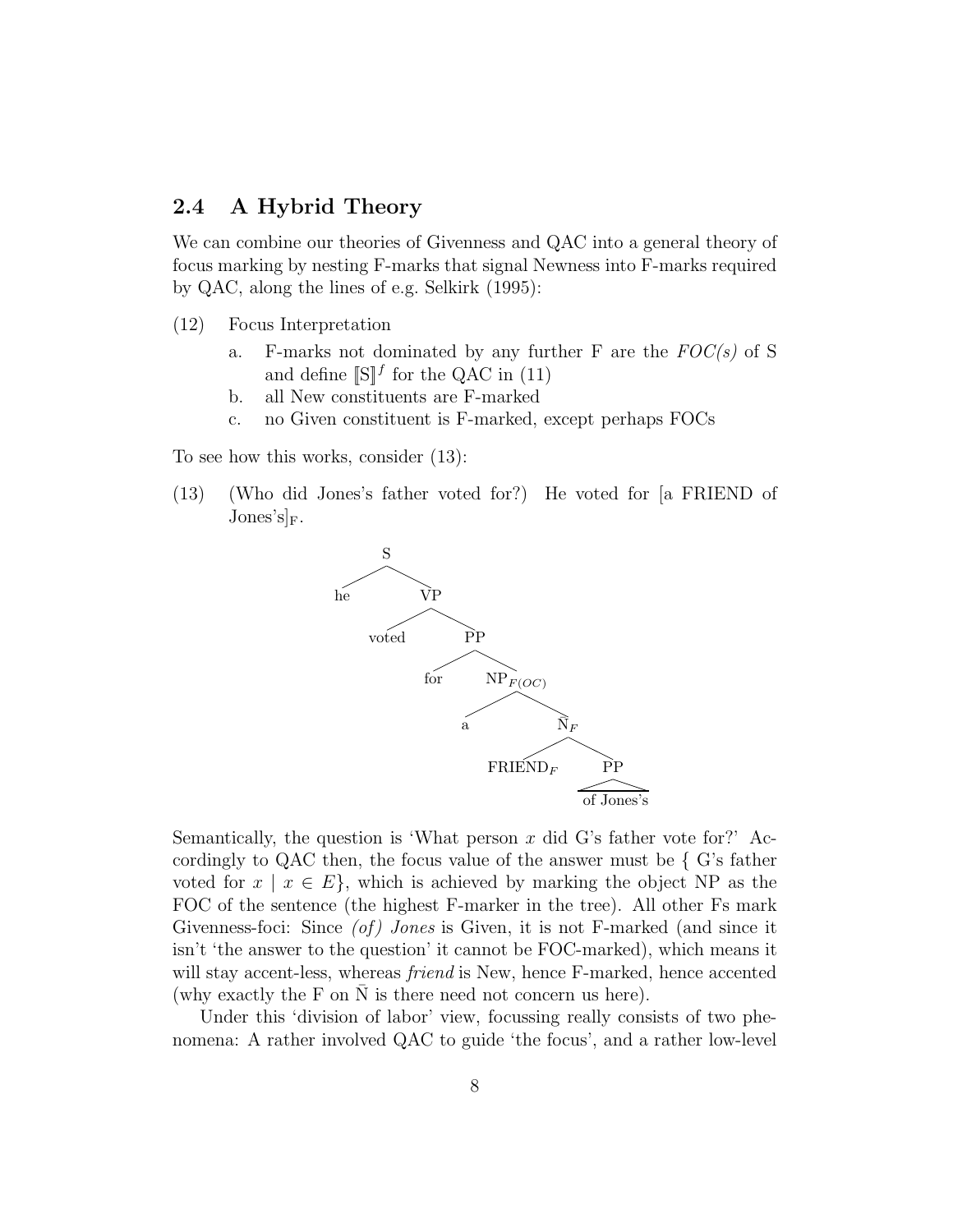Givenness condition to determined actual F- and accent-placement. The effects of the latter are sometimes described as deaccenting, since they result e.g. in an accentless Jones in (13). It should be clear, though, that on the view pursued here, this term is not to be taken literally, since no accent is ever assigned to Jones in the first place.

A question not addressed so far is whether any F-marked (and accented) terminal can serve to signal FOC(us) on a node dominating it. It has been proposed, for example, that every F, including FOC, must immediately dominate another F on its head-daughter (the aforementioned *focus projection* rules of e.g. Rochemont (1986); Selkirk (1984, 1995)), i.e. accents on modifiers/adjuncts cannot 'license' F-marking on their mother. It should be noted, though, that the effects of such constraints are rather subtle, given the independent effects of Givenness on terminal nodes. For example, claiming that an F on the root node can be licensed by a sole terminal F on a transitive V is not tantamount to saying that a single PA on V can signal an all-new sentence, but at best that it can mark a sentence which has broad focus and in which moreover, all lexical XPs are Given (since otherwise they'd need F-marks for Givenness reasons) — as is arguably the case in  $(14)$ :

(14) (Why was Sue's father upset?) [Because she CRITCIZED<sub>F</sub> him]<sub>FOC</sub>.

Whether restrictions on vertical focus projection exist is somewhat controversial (see Schwarzschild (1999):sec.6 and references there), and cannot be explored further here.

Another question we can only mention is if there ever is a situation in which a non-terminal F dominates Given constituents only, in which case either additional F-marks on Given elements must be inserted, or purely structural principles of accent placement must apply to that constituent after all.

### 2.5 The Focus–Accent Relation

#### 2.5.1 Integration

When discussing (13) — He voted [for a FRIEND of Jones's]<sub>F</sub> — in the previous section, it was emphasized that the placement of accents within the  $FOC(us)$  — in this example, as in Germanic languages in general — is itself pragmatically, rather than structurally, determined (through embedded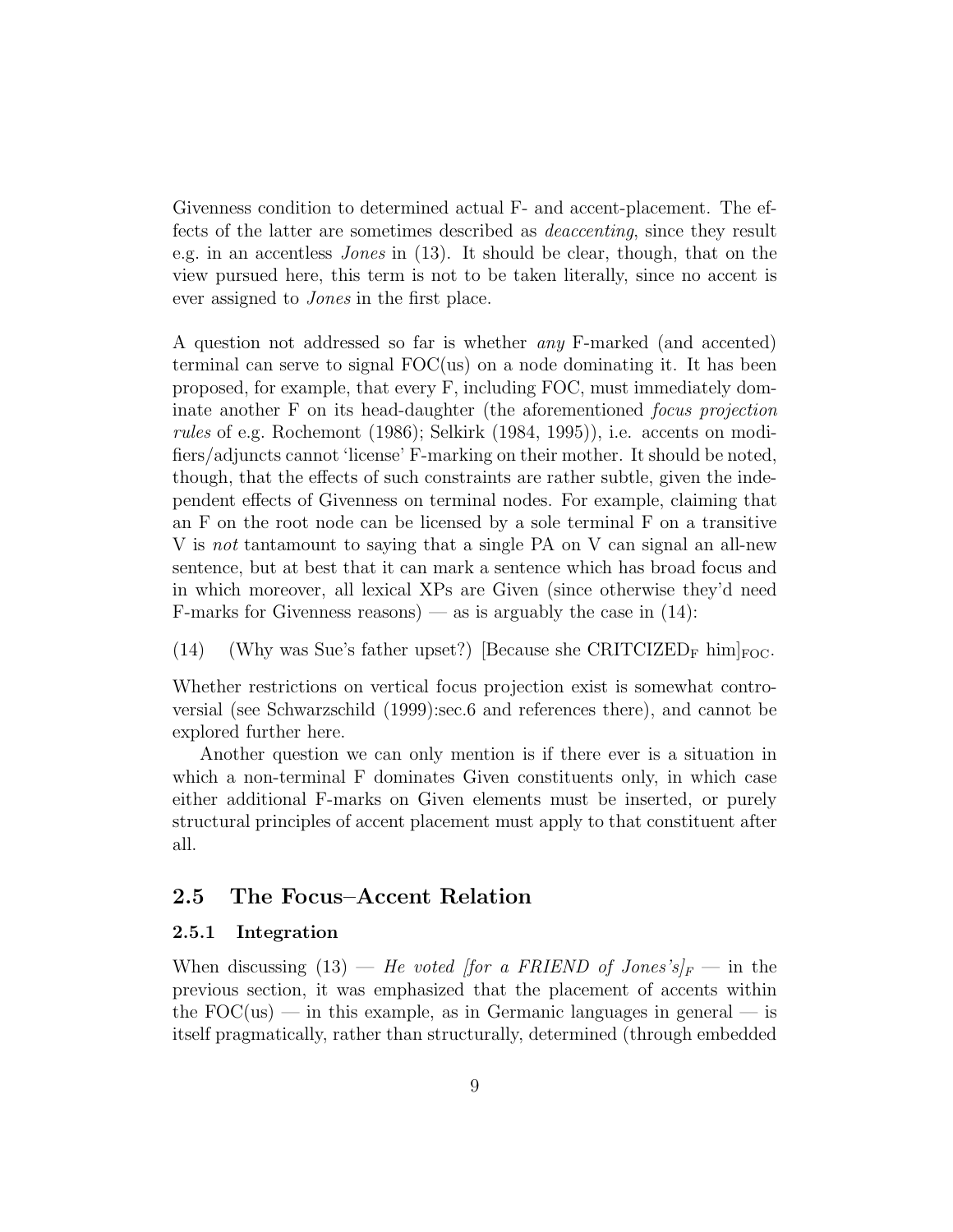Givenness/F-markings), and does not require any structural accent rules. 'Standard' accent patterns such as in (15), too, simply follow from the fact that each N within the object NP is itself New and hence in need of Fmarking, and that the last PA inevitably is the NPA:

 $(15)$  (Who did Gus vote for?  $-$  Gus voted) [for a FRIEND of his NEIGHBORS from LITTLEVILLE $\vert_F$ .

We do not, however, subscribe to the view of Bolinger (1972a, 1985, 1987) that all accent placement is 'meaningful' in this sense, for reasons adduced by Gussenhoven (1984); Jacobs (1991/2b); Schmerling (1976); von Stechow and Uhmann (1986) a.m.o. Cast in present terms, F-marks and PAs do not stand in a one-to-one relation. At a rather low level, structural factors do determine where an accent is assigned within a group of F-marked constituents.

For example, functional elements such as determiners, auxiliaries, or certain adverbials typically remain accentless even if, according to QAC or Givenness, they are in focus. We can think of this in terms of horizontal focus projection (Rochemont, 1986; Selkirk, 1984, 1995): An accentinduced F-feature on, say, an NP, can 'project' (really: jump) to a selecting head, the Det, without Det itself being accented. Alternatively, this can be viewed in terms of focus/accent domain formation or, as we will say, integration (Gussenhoven, 1983, 1992, 1999; Jacobs, 1991/2b, 1992, 1999; Uhmann, 1991): A stretch of F-marked elements, which doesn't necessarily form a syntactic constituent, forms a prosodic domain, which, as a unit, is marked by one accent.

One might be tempted to explain these cases away by assuming that all these 'light words' are inherently Given. While perhaps feasible in these cases, we note that even contentful lexical expressions such as verbs can be unaccented, despite F-marking, when adjacent to an accented argument. This effect has been noticed for English (Fuchs, 1976; Schmerling, 1976), and more remarkably (since it affects NPA-placement), Dutch and German (references above):

- (16) a. (news headline)  $\text{JOHNSON}_F \text{ died}_F|_F$ 
	- b. (all new)  $[I \text{ went}_F \text{ to } IRELAND_F]_F$
	- c. Ich bin nach IRLAND gefahren. (German) I am to Ireland driven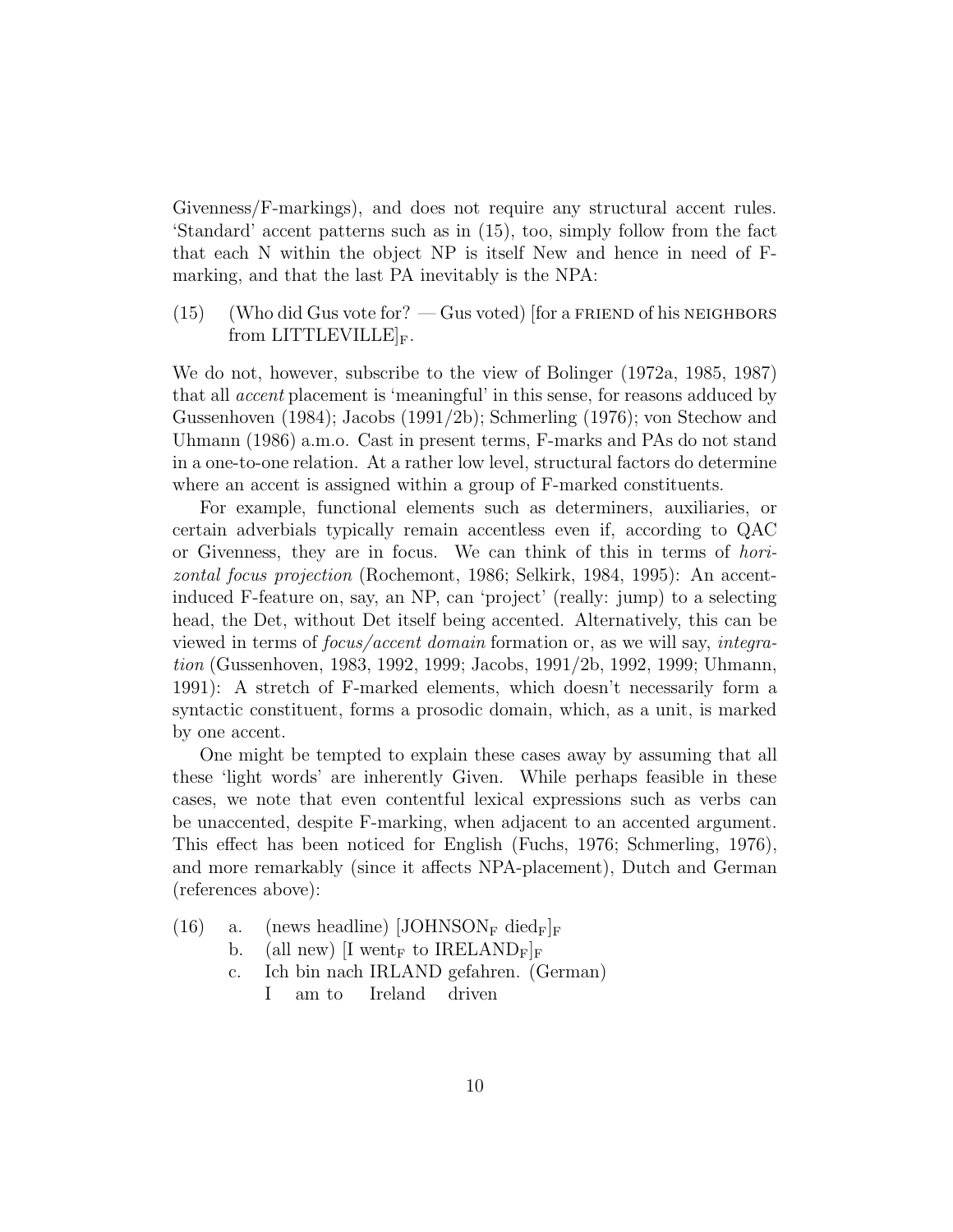This integration effect is rather systematic in the Germanic languages, but not cross-linguistically (Ladd (1996):ch.5), which again makes it likely to be a phenomenon of IS-realization, rather than IS-interpretation (i.e. the verbs in (16) are unlikely to be simply not F-marked in the first place). Arguably, integration is the only exception to the rule that F-marked elements must be accented.

#### 2.5.2 Nuclear Stress and Prenuclear Accents

An inverse complication in the  $F \leftrightarrow PA$  mapping regards pre-nuclear accents on F-less elements. Generally speaking, F-less material can be accented in accordance with general principles of rhythmic and prosodic organization (see 4.2 below), provided such an 'ornamental' pitch accent doesn't become the NPA (i.e. the last within the domain). For example, (15) above will most naturally be pronounced with additional PAs on the subject and often — the verb, even though these are not F-marked; on the other hand, Jones in (13) can of course not receive an ornamental accent (which would, by definition, be the NPA) — that's what 'deaccenting' is all about.

#### 2.6 Focus Function and Focus Semantics

The approach to focus outlined in this section maintains that its interpretation is non-truth conditional, and that it is uniform, in that it is exclusively related to discourse structure (see also the following subsection). Both claims are controversial. Regarding the latter, we often find the claims that there are different kinds of focus such as 'informational', 'corrective', 'contrastive', 'counterpresuppositional' etc. (Dik, 1980, 1997; Gussenhoven, to appear, a.m.o.), suggesting — cast in present terms — that there are various features, say  $F_1, F_2, \ldots$ , which differ in their interpretation, and perhaps realization. While it is very well possible that some of these distinctions will be shown to be grammatical in nature, one should always consider the alternative: To regard these as different uses of focussing, but not different foci. Note that the theory sketched so far is neutral about, and deliberately excludes, the intentions a speaker might have when using a particular F-pattern. It is not the meaning of focus to mark information, express contrast, or 'invoke alternatives'; focus simply reflects certain properties of the discourse context. The relation between such contexts and speaker's intentions is assumed to be a matter of conversational pragmatics, not IS-interpretation.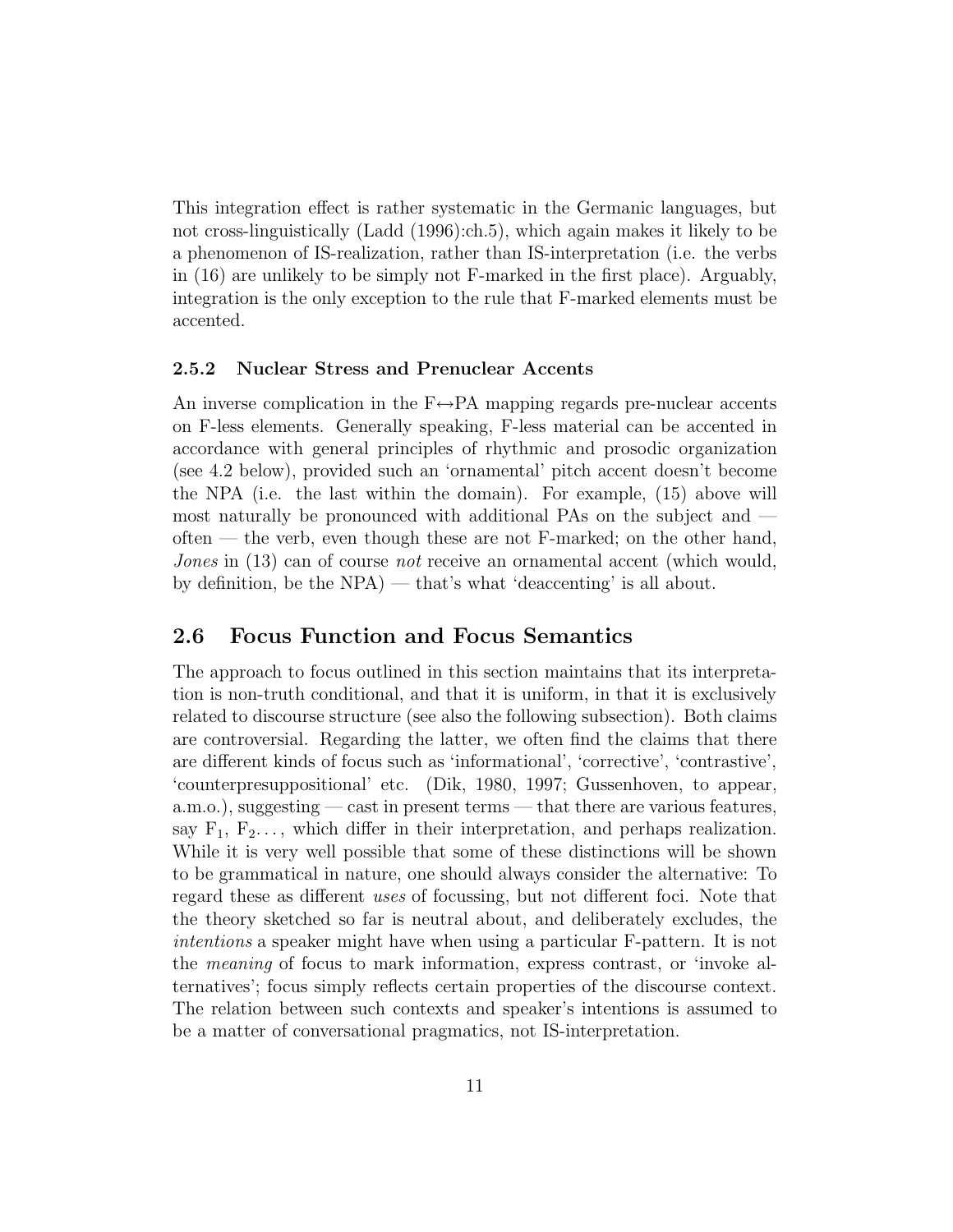In a similar vein, the present view will have to be combined with a pragmatic theory to explain certain apparent truth conditional effects of focus. Exhaustiveness for example, can be presumably be derived as an implicature, if we assume that a speaker, when answering a question, will normally give as complete an answer as (s)he can or thinks relevant.

Perhaps the best candidates for a true semantic effect of focus are cases of so-called association with focus, as discussed e.g. in Jackendoff (1972); Dretske (1972); von Stechow (1982); Jacobs (1983); Taglicht (1984); Rooth (1985) among many others:

- (17) a. John only introduced BILL to Sue.
	- b. John only introduced Bill to SUE

Sentences (17a) and (17b) have different truth conditions, which can be paraphrased as in (18):

- (18) a. John introduced Bill and nobody else to Sue (he may have introduced Bill to other people)
	- b. John introduced Bill to Sue and to nobody else (he may have introduced other people to Sue)

Similar effects can be seen with other particles (even, also), quantificational adverbials (always, mostly), negation, modal verbs, proportional determiners, and other categories.

In these cases, focus seems to enter the truth conditional meaning through the contribution of, say, only, which in turn seems to be focus sensitive (so no truth conditional interpretation resides with the F-feature itself) . Two strategies have been proposed in the literature: According to semantic theories of focus, focus sensitive elements like only have direct access to focus-induced information, for example the alternative values described above, which restrict the domain of quantification (e.g. von Stechow (1982); Rooth (1985), see Kratzer (1991); von Stechow (1991) for surveys, and Krifka  $(1991/2, 1992)$ ; Wold  $(1996)$  for refinements). According to *pragmatic theo*ries of focus, elements like only are merely context-sensitive, i.e. their semantics depends on a contextually fixed variable which provides, for example, the domain of quantification. Focus only indirectly helps to fix the value of that variable, because it gives clues about the context via Givenness, or question– answer congruence (e.g. Taglicht  $(1984)$ ; Vallduví  $(1990)$ ; Fintel  $(1994)$ ).

The latter view maintains a uniformly pragmatic account to focus, but has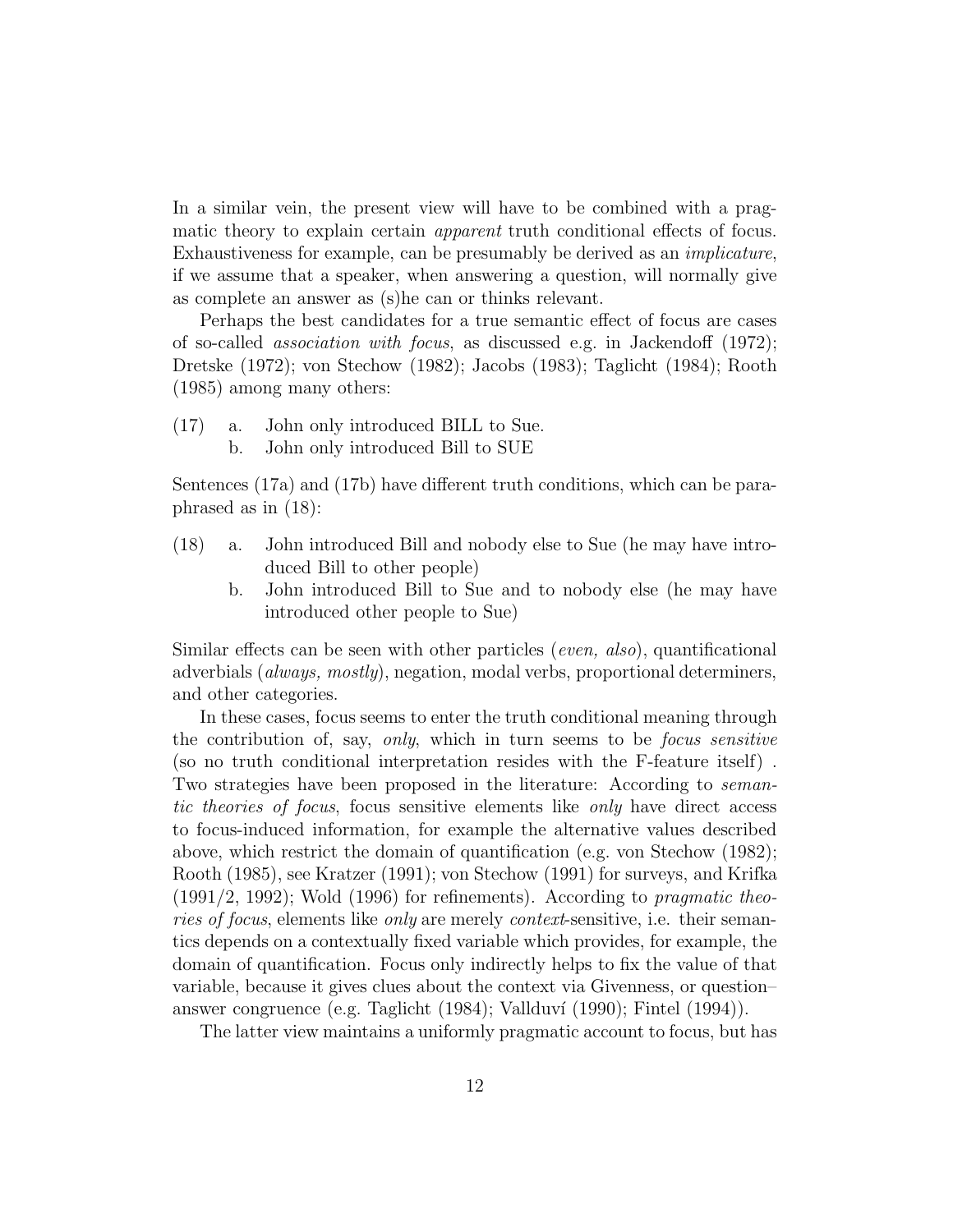to shoulder the burden of systematically predicting the rather striking (apparent) focus effects in sentences like (18) through pragmatic reasoning (see e.g. Vallduví (1990); Schwarzschild (1997); Roberts (1996); Martí (2002)), which turns out to be a rather hard task. Recently, Beaver and Clark (2001) have argued on grounds of distributional evidence that indeed *some* association with focus phenomena are semantic, while others are pragmatic, a position not previously found in the literature.

### 2.7 Appendix: QAC Redux?

We have seen in example (13) that QAC alone cannot account for focussing, since it cannot determine where the accent within a complex focus will be assigned. Can we reduce the effects of QAC to Givenness in turn? On the face of it, the answer is no, since we note that the QAC-focus will be accented, even if it is Given:

(19) (Who did Jones's father vote for?) He voted for JONES.

Every constituent in the answer in (19) is Given through the question. Accordingly, the QAC alone must determine focus assignment here (note that the conditions in  $(12)$  do not say anything about whether the  $FOC(us)$  must be Given or New). Examples like these have generally prompted researchers to give up on the idea of a unified interpretation for focus.

An alternative is explored in Schwarzschild (1999), which attempts to reduce QAC to a refined version of Givenness, thereby maintaining a uniform view of focus.

As a first step, the biconditional New $\leftrightarrow$ F-marked is weakened to a mere material implication  $New \rightarrow F-marked$ ; this is consistent with experimental findings reported in Terken and Hirschberg (1994), that while there are many accented Given elements, New elements (new NPs in their experiment) cannot remain accentless (similar results e.g. in Nooteboom and Kruyt (1987)). We thus allow for Given foci, but, by the same token, risk to allow foci of arbitrary size (since nothing so far blocks F-marking). This, however, can be taken care of by a minimization condition like (11b) above, which in Schwarzschild  $(1999)$  is called CF. F, and requires to use as few F-markers per sentence as possible.

How does this work for a case like He voted for JONES? in which all parts of the sentences individually are Given? While both Jones and voted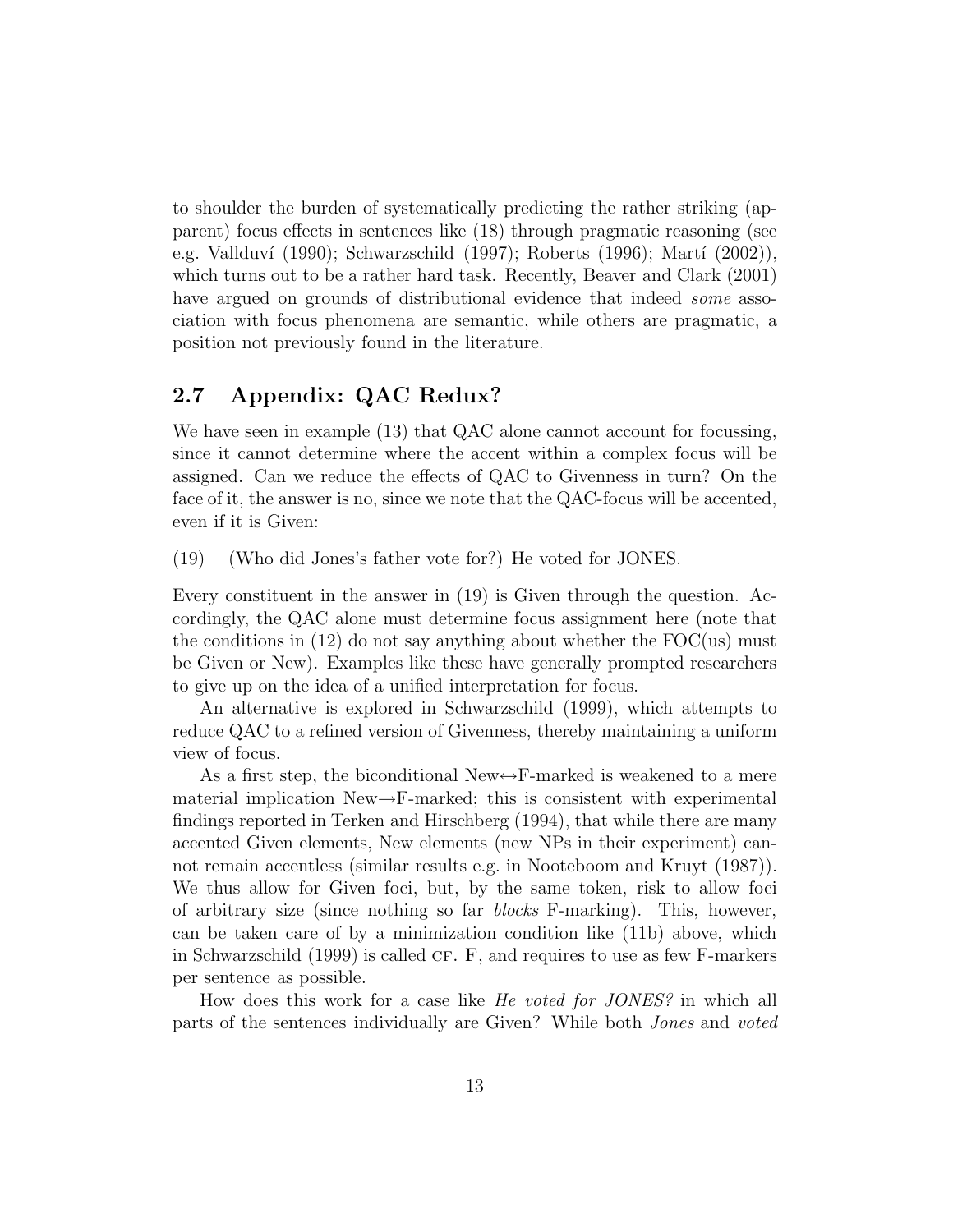for are Given (by the question), voted for Jones is not. One possibility is to F-mark Jones. Does this make voted for Jones Given? It does, if we treat Jones, once F-marked, as a 'wild card' for the Givenness-properties of higher constituents. At the VP level, then, we don't have to ask whether 'vote for Jones' is Given, but whether, roughly, 'vote for someone' is (technically, 'vote for someone (or something)' is the trivialization of the focus value of VP, ∪[vote for JONES<sub>F</sub>]<sup> $f$ </sup>). The ∃C of 'vote for someone' is 'someone voted for someone', which is indeed entailed by the  $\exists C$  of vote for in the question.

So focussing JONES, even though not required by the Givenness-properties of the expression Jones itself, serves to make the VP Given (similarly for S). The same overall result could have been achieved by F-marking e.g. VP and V. But by CF. F we are bound to use as few F-marks as possible, which will make F-marking on Jones alone the only possible focussing for this answer.

Schwarzschild's version of Givenness thus accounts for many of the cases that appeared lethal to a simpler Givenness theory of focus. It is not without problems, though. First and foremost, it needs to be supplemented by a more restrictive notion of focus alternatives. Suppose in our favorite example, we had simply F-marked the V, yielding the intuitively infelicitous accenting in (20):

(20)  $\#$ (Who did Jones' father vote for?) He VOTED<sub>F</sub> for Jones.

To see whether this meets Givenness, we have to ask whether the trivialization of VP and S are Given (we know that Jones and he are, and, trivially, voted for, since it is F-marked). By definition, the focus value of vote for is the set of all two-place relations. The trivialization of the focus value of He VOTED<sub>F</sub> for Jones is thus 'he stands in some relation to Jones'. Is this Given? Unfortunately yes, since he stands, for example, in the fatherof relation to Jones. (20) is thus incorrectly predicted to be a felicitous question–answer sequence. The original formulation in Schwarzschild (1999) requires that for an expression to be Given, the expression whose ∃C entails it, must be 'salient'. Perhaps a restrictive notion of salience could yield the result that Jones' father is not salient in this example. A different intuitive answer to the problem is that the  $\exists C$  in (20) should not be 'he stands in some relation to Jones', but rather 'he did something to/for/with Jones', i.e. the alternatives to 'vote for' should be more akin to actual transitive verb meanings, rather than just any two-place relation. At present, the correct treatment of these cases under a pure Givenness theory à la Schwarzschild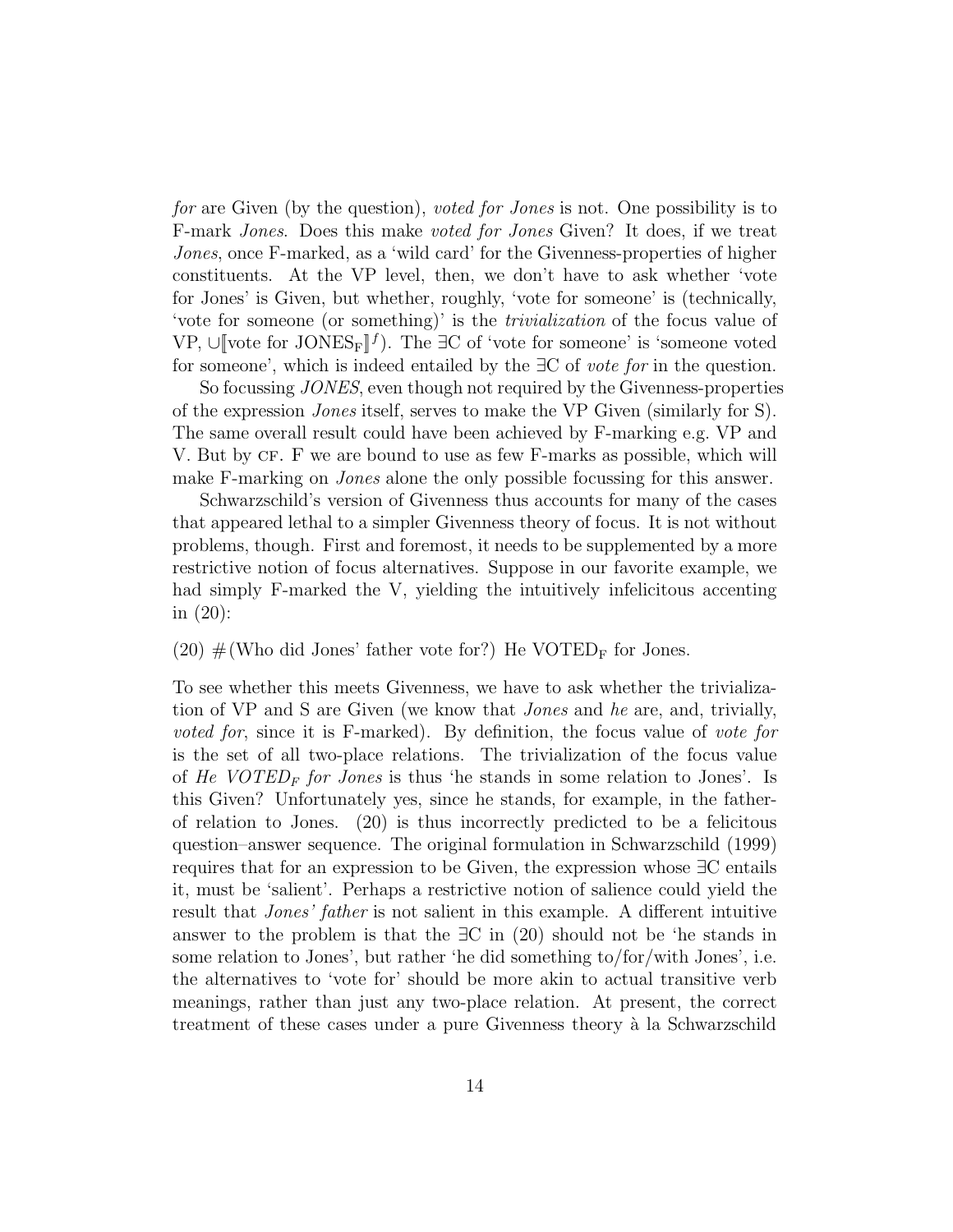is unknown; a less parsimonious theory that assumes Givenness and QAC more solidly derives these cases.

## 3 Topic–Comment

#### 3.1 Topic Realization

Let us now turn to a second pair of IS categories, the *topic–comment* distinction (sometimes called theme–rheme). While for some authors, topic and background are identical, many assume that these two coexist, either as two independent bipartitions of the sentence, or with the one  $-$  focus  $\rm background$  — nested within the other. Enric Vallduví in a series of works (Vallduví, 1990, 1993; Vallduví and Zacharski, 1993; Vallduví and Engdahl, 1996) has convincingly argued that instead, only a tripartition is called for, which allows, optionally, for a non-focused part to be specially marked as link, or as we shall say, *contrastive topic*.

As the notion suggests, we don't understand contrastive topics in the sense of 'what the sentence is about', which might apply to constituents in the background that do not bear any special marking, but as an intonationally marked IS category. In English, topics are characteristically marked by a fall-rise contour, what Jackendoff (1972) calls the *B*-accent, and what has variously been described in its idealized realization as an  $H^*$  or  $L+H^*$  followed by a H-L% boundary sequence in Pierrehumbert (1980)'s autosegmental notation. An example from Jackendoff (1972), may serve as an illustration:

(21) A: Well, what about FRED? What did HE eat?  $B: FRED_{CT}$  $L+H^*$  L-  $H\%$  $ED_{CT}$  ate the  $BEANS_F$ .  $H^*$  L-  $H\%$ 

As indicated, we represent contrastive topic by a different marker, CT, in the syntax. Vallduví argues that all sentences must contain a focus, while not all need to have a background or a contrastive topic. Order aside, sentences thus come as F-only, B-F, CT-B-F, and CT-F. In many languages, CTs must precede a focus (German, Italian, Korean), while in others, including English, F-CT order seems possible, as in (22):

(22) A: Well, what about the BEANS? Who ate THEM? B: FR ED ate the B EANS. H\*  $L+H^*$  L-  $H\%$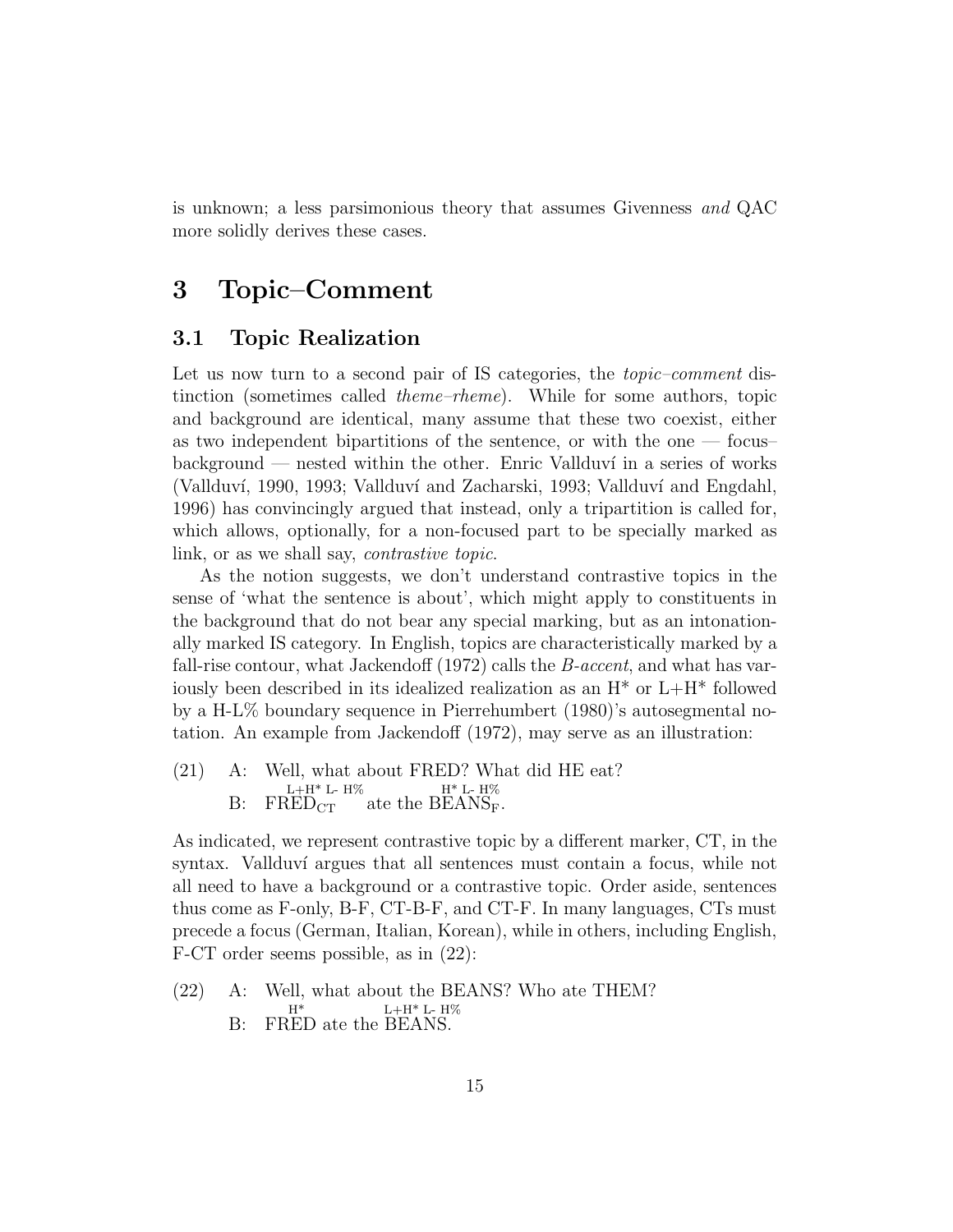English also has sentences with only a B-accent; whether this means that, contrary to Vallduvi's claim, there are focus-less CT-B sentences, is an open question.

#### 3.2 Topic Interpretation

What is the meaning of CT? Virtually all analyses agree that a common function of the B-accent in English is to mark contrast, often introducing an adversative implicature, as exemplified in (23):

(23) (What did the pop stars wear?) The FEMALE<sub>CT</sub> pop stars wore CAFTANS<sub>F</sub>.

Clearly, female pop stars are contrasted with male pop stars, the implicature being that the latter wore something else. As for the meaning of CT, different analyses have been put forward: CT expresses that a new discourse referent (the female pop stars, rather than the pop stars) has become the one about which information is being provided (Vallduv´ı, 1990); it marks non-monotonic anaphora, i.e. that the female pop stars are not identical to the antecedent 'pop stars' (Hendriks, 2002); it signals an additional question like 'What did the X pop stars wear?' (Steedman, 1991, 2000a,b; Roberts, 1996); it expresses that that a deviant question ('What did the female pop stars wear?') from the actual question asked is being answered (Büring, 1997); it requires that a different, open question of the form 'What did the X pop stars wear?' be discussed next (ibd.).

As with focus, CT marking is not limited to referential expressions, which argues against an interpretation in terms of the discourse referent system. Rather, we will sketch a treatment in terms of discourse-appropriateness that relies on the notion of strategies, i.e. question–subquestion structures, as proposed in Roberts (1996) and elaborated on in Büring (to appear). The latter analysis builds on an extension of alternative semantics as introduced in 2.3.2 above, which associates another semantic object with a declarative sentence S, its  $CT\text{-}value$ ,  $[\mathbb{S}]^{ct}$ . The CT-value is a set of sets of propositions, i.e. a set of focus values, or a set of question meanings. The CT-value for the answer in (23) is the set of sets of propositions sketched in (24), or simply put, the set of questions expressed by 'What did the x pop stars wear?', where  $x$  is an adjective meaning:

(24) {{the x pop stars wore  $y | y \in E$ } |  $x \in \{0, 1\}^E$ }}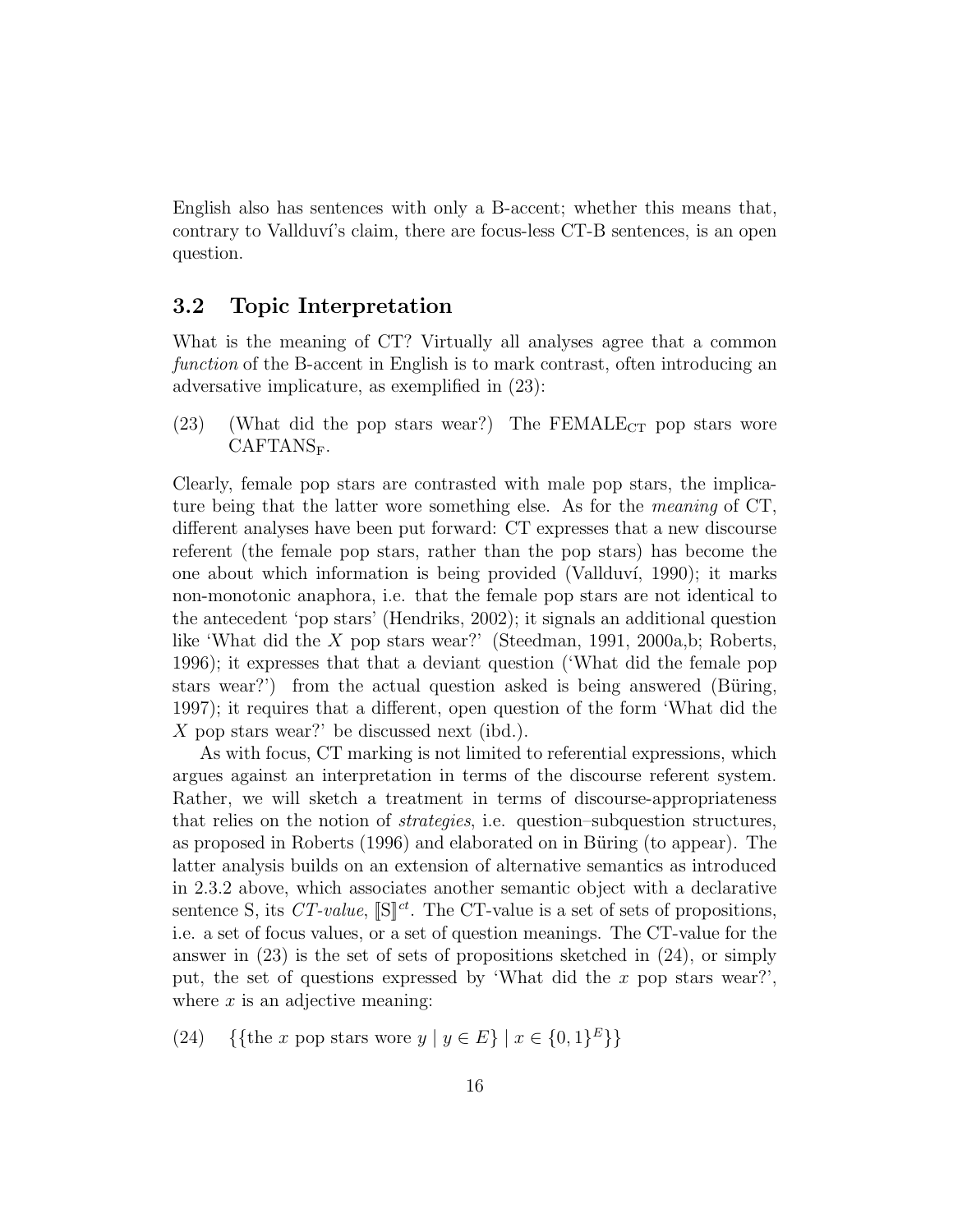The meaning of CT is discourse related: It expresses that there is a set of questions in the discourse structure, which together form a strategy to answer a common super-question. These questions must be elements of the CT-value, and the immediate question under discussion (IQUD) must be one of them.

Example (23) receives an indirect explanation under this analysis: The questions in the strategy are questions about the outfit of different pop star groups (male, female, . . . ). The common super-question is the one asked overtly in (23). The IQUD is a covert or implicit question: 'What did the female pop stars wear?'

The application to  $(21)$  and  $(22)$  (*Fred ate the beans.*) is more straightforward: Both relate to the super-question 'Who ate what?' but signal different strategies: 'What did x eat?' for  $(21)$  (since Fred is the CT and beans is F), 'Who ate  $x$ '' for (22) (since Fred is F and beans is CT). In the contexts given, in which the IQUD is overt, the account explains why the two realizations of the answer cannot be felicitously swapped between the two question contexts: They each signal a different strategy.

A sense of non-monotonic anaphora, topic shift, or deviance from the question (pop stars — female pop stars) will arise whenever the IQUD is implicit and the super-question itself is asked, which is of course different from, and usually more general than, the IQUD. A sense of implicature or 'new question' arises whenever the IQUD is explicit, but the presence of other questions within the strategy, and indirectly of the common super-question, is signalled by the presence of CT:

(25) (Where was the gardener at the time of the murder?  $-$ ) The GARDENER<sub>CT</sub> was in the  $\text{HOUSE}_F$ . (implicates new question: Where was the chauffeur/maid/cook. . . ?)

It should be stressed that this treatment does not confine CT-phenomena to question–answer pairs, or implies that other configurations, which involve implicit questions, must be derived by repair strategies such as accommodation. What it does commit to is that the logical structure of any discourse is organized in terms of hierarchical question, sub-question, and answer structures, and that it is that abstract structure, rather than the overt utterances, that CT is sensitive to.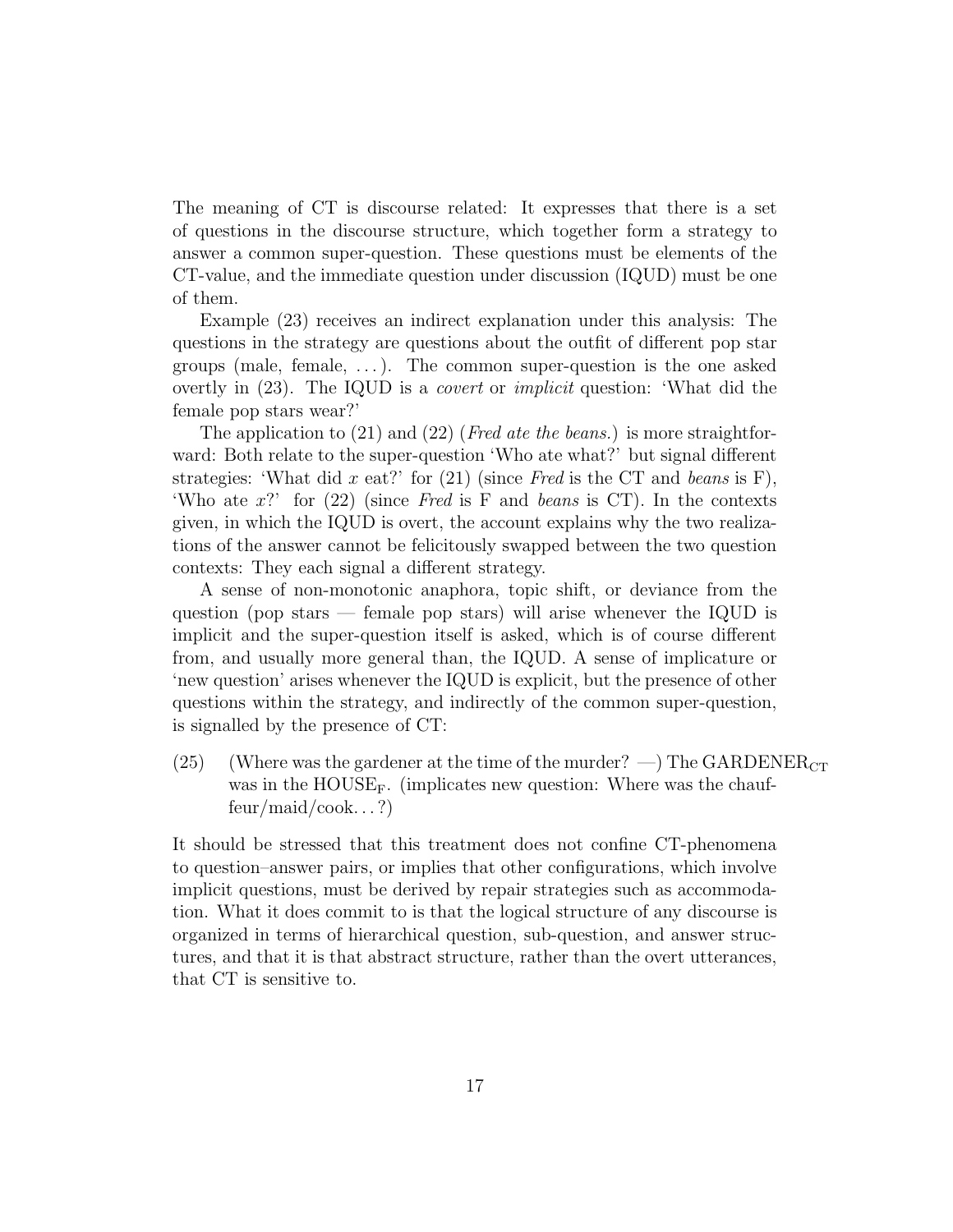According to all of the above authors, CT doesn't influence truth conditions directly, but only relates to discourse information. This can yield effects on truth conditions indirectly. Adversary implicatures, e.g. that some other pop stars wore some other clothes, for example will arise from the fact that the relevance of questions about other pop stars' clothes in the present discourse is expressed by the strategy-indicating meaning of CT, and that general pragmatic principles lead us to expect that the super-question wouldn't have been split up into these sub-questions, had the speaker known that the others wore caftans too.

Other cases are more involved, but still within the limits of this theory. (26), with the CT-marking indicated, forces a wide-scope reading for the negation: 'It is not because I'm sad that I drank':

 $(26)$ I habe NICHT $_{\rm CT}$  getrunken, weil have not drunk because I ich TRAURIG<sup>F</sup> bin. sad am 'I didn't drink because I'm sad.'

Strikingly, the same sentence without CT-marking on the negation allows for a second reading 'It is because I'm sad that I didn't drink'. This effect can be explained as follows: The CT-marking on nicht signals a strategy consisting of the questions 'Why did you drink?' and 'Why didn't you drink?'. If the answer is taken on its 'I didn't drink, and that's because. . . ' meaning, such a strategy would be contradictory (since it asks for a reason for something that didn't happen); taken on its 'It is not because I'm sad, that I drank' meaning, on the other hand, it is perfectly consistent with the other subquestion: 'Why did you drink?'

On this view, then, a structurally possible, and truth conditionally distinct, construal of a given ambiguous string may be incompatible with the implicatures of IS-marking, making that reading uncf. able. Yet, IS-marking doesn't itself have truth conditional meaning.

# 4 The Nature of the Interfaces

#### 4.1 IS-Interpretation

Now that we have a rough sense of what interpretations are connected to the IS-categories focus and contrastive topic, we may ask what the interface between IS and meaning has to look like. As mentioned at the outset, I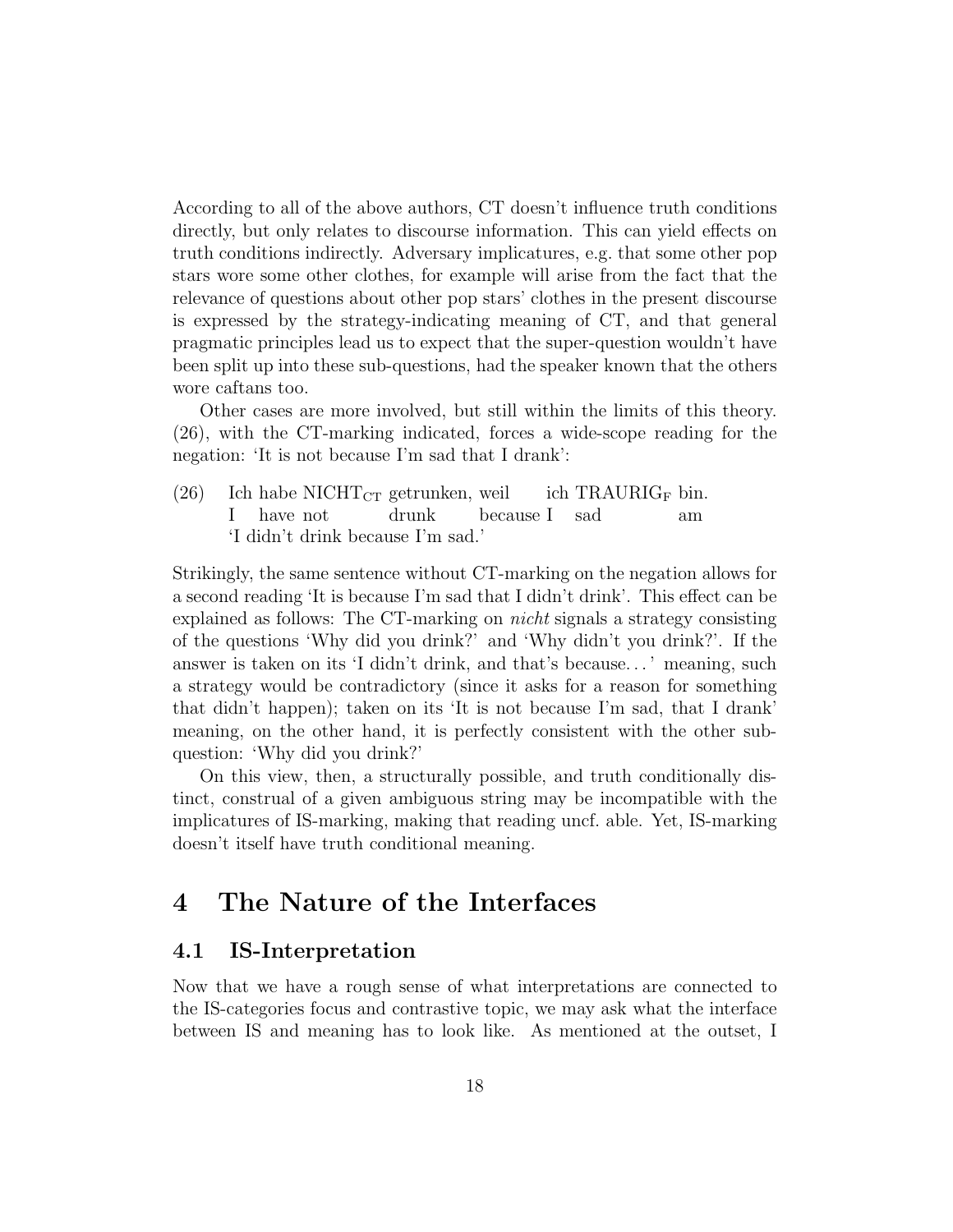assume that there is no level of semantic representation, hence a fortiori no semantic level at which F and CT are represented. On the other hand, ISmeanings were argued to be non-truth conditional in nature. How, then, can they be treated?

It is well-known that an update-function view on meaning  $-$  i.e. one where each sentence is interpreted as an *update-function* from contexts to contexts — can model non-truth conditional effects of meaning: For example, following a suggestion by Karttunen (1974), Heim (1988) models contexts as sets of worlds, the *context set*  $(cx)$ , and declarative meanings as functions from a context to a context. If the presuppositions of a sentence S are not met in a context C, the update function denoted by S will simply not be defined for C.

As we have seen, focus meaning does not relate to discourse commitments. In order to model a QAC-theory of focus, we have to assume that a context consist of a context set plus a question meaning, the question under discussion (QUD). A declarative update will have in its domain only contexts in which question–answer congruence w.r.t. the QUD is met. For all other contexts, the update will be undefined.

Similarly for Givenness: We have to add to the context a set of *salient* antecedents (sa), either expressions, or the meanings thereof. An utterance will update a context by adding its parts (or at least some of them) to the set of salient antecedents, while possibly removing others from it. An update with S will be defined on a context C only if the set of salient antecedents in C provides Givenness antecedents for all F-less constituents in S, as sketched in (27):

 $(27)$  Let  $\langle \text{cx}, \text{QUD}, \text{sa} \rangle$  be a context, then

 $\llbracket S \rrbracket(\langle \text{cx}, \text{QUD}, \text{sa} \rangle) = \langle \text{cx} \cap \llbracket S \rrbracket^o, \text{QUD}, \text{sa'} \rangle$ , provided

- a. S is minimally focussed such that  $QUD \subseteq \mathbb{S} \mathbb{I}^f$ (QAC), and
- b. for each constituent C in S, there is an element A in sa such that  $\exists C(A) \subseteq \exists C(\cup [C]^{\dagger})$ ) (Givenness)

Else,  $\llbracket S \rrbracket$  ( $\langle cx, QUD, sa \rangle$ ) is undefined.

Obviously, a full definition must include specification of QUD' and sa', i.e. the way S provides new salient antecedents, and changes (or removes) the QUD.

When topics enter the picture, the context representation will become even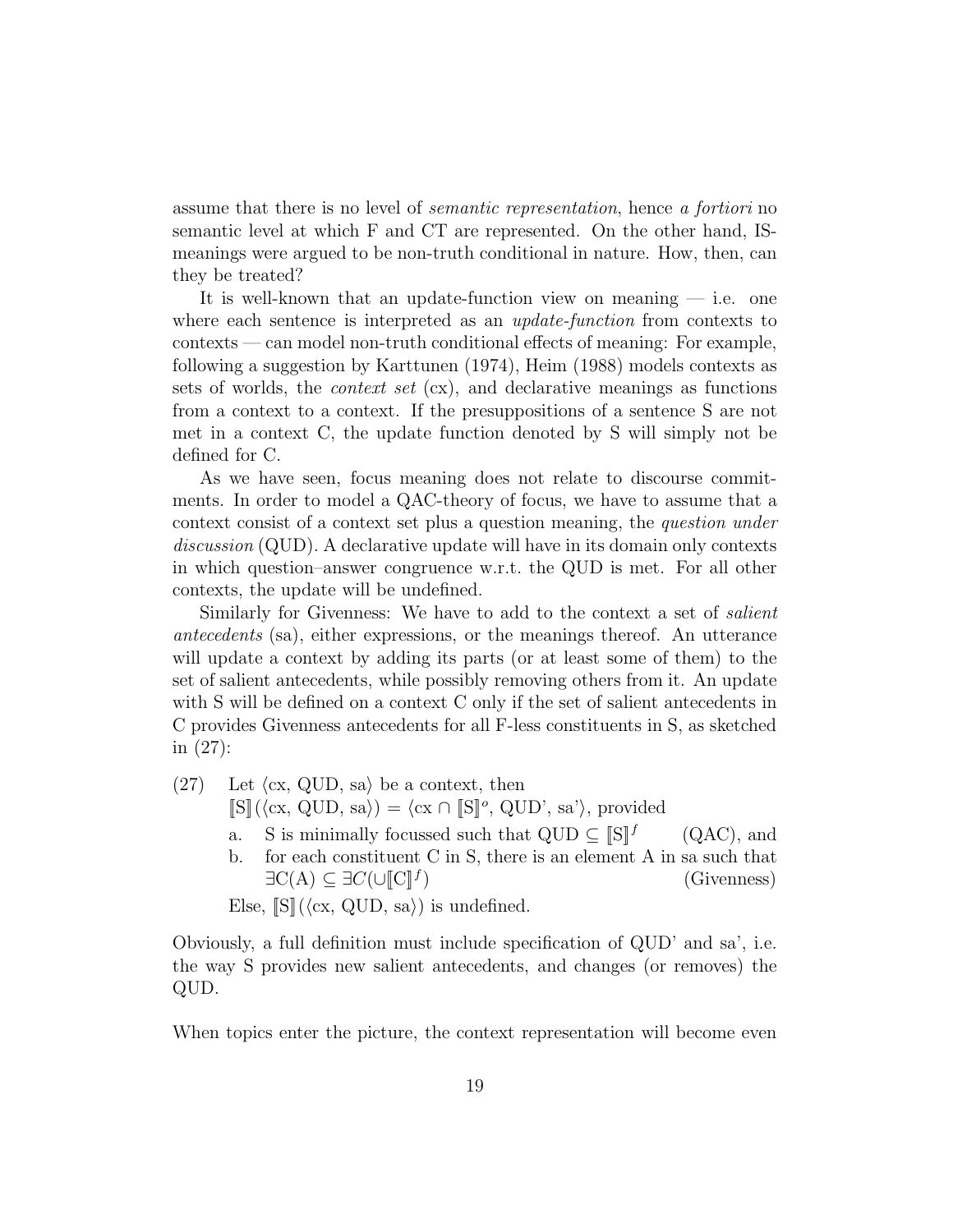more complex. For example, if topics relate to more questions than just the immediate QUD, the QUD part of a context representation will have to be replaced by an ordered set of question meanings, such as Roberts (1996)'s question-under-discussion stack.

Things get yet more complex if we assume that contrastive topics have a 'forward looking' aspect to them, for example that they introduce a new, open question under discussion. On the face of it, declaratives simply do what questions do, i.e. set up a new QUD. Thus, The FEMALE<sub>CT</sub> pop stars *wore CAFTANS<sub>F</sub>* would, among other things, map a context C onto a new context C', where the QUD in C' is 'What did the male pop stars wear?' But note that in the general case, it is not known which question in the CT-value is to become the new QUD. For example in (28), the CT-marking on the gardener signals that another question of the form 'Where was  $x$  at the time of the murder?' is part of the strategy, but not which question (the chauffeur? the maid?):

(28) (Where was the gardener at the time of the murder?) The GARDENER $_{CT}$ was at  $HOME_F$ .

To model this, we could assume that a context doesn't just contain one QUD (or QUD-stack), but a set of them, which models potential insecurity about which of a number of questions is the actual QUD.

Finally we should mention that implicit moves, as well as non-directional meanings complicate the picture as well. The answer in (28) could be used as an answer to the super-question 'Where was everybody at the time of the murder?', or to the actual sub-question asked; in the latter case, it could be the first, the last, or a middle one within a strategy consisting of 'Where was x?'-type questions. The update denoted by the answer must be defined for all these contexts, and map them onto different resulting contexts.

What we see, then, is that  $\sim$  depending on our theory of IS-interpretation — the representation of contexts gets more and more complex, and so do, accordingly, the domain and range of the update functions denoted by sentences. But the general picture remains the same: IS-related meanings can be modelled in terms of update-semantics, even though they do not pertain to truth conditions. The felicity conditions associated with the different IScategories can be formulated in terms of their update effects (e.g. new QUD), or restrictions on the domain of the update (QAC, Givenness etc.). Though the latter treatment is formally identical to that of presuppositions in sat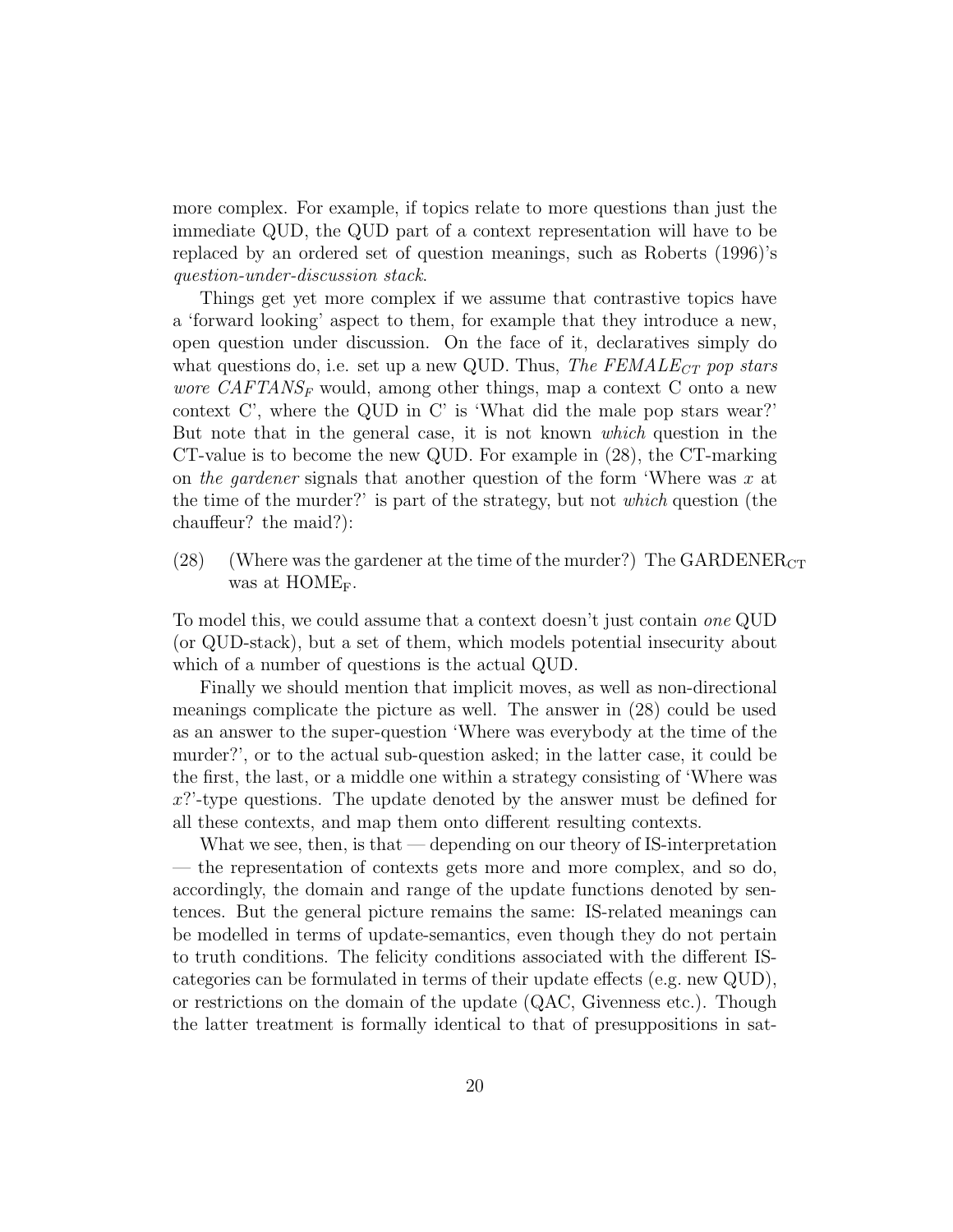isfaction theories of presuppositions, it is somewhat misleading to call the IS-effects presuppositional, if, as we hypothesized, IS-effects regard discourse information only, not public commitments (as 'ordinary' presuppositions do).

#### 4.2 IS-Realization

Let us now turn to the IS-realization interface. We assume that the representation on the prosodic side of the interface is a prosodic structure, which comprises at the super-segmental level indications of hierarchical prosodic constituency (syllables, feet, prosodic words (PWd), prosodic phrases (pP), intonational phrases (iP) etc.), various degrees of stress, and pitch events such as pitch accents and boundary tones.

It is standardly assumed that languages show a *default prosody*, which defines a regular mapping between prosodic structure and syntactic structure. Without going into the details at all, the default prosodic realization from the prosodic word level upward for an English sentence is illustrated in (29):

(29) ( ( (the w secondary PA ↓ \* itness ) ) ( (wrote )( a l secondary PA ↓ \* etter ) ) ( (to the g nuclear pitch accent ↓ \* \* overnment boundary tune ↓  $)_{\rm iP}$  $)_{\rm pP}$  $)_{\rm PWd}$ 

The sentence is exhaustively parsed into PWds, pPs and an iP; each phrase has one *head*, which I marked by an asterisk at the pertinent level for pPs and iP. PAs are aligned with pP-heads, with the iP-head hosting the NPA.

The default prosodic structure is related, but crucially not isomorphic, to syntactic structure, partly because the latter, but not the former, is recursive, partly because of systematic mismatches such as insertion of additional boundaries, or annexation of adjacent material, on the left or right of designated elements.

It is clear that IS-representation must influence the shape of this prosodic realization, in English at least through the location and choice of pitch accents, and the choice of boundary tones (in other languages, IS has clear effects on prosodic phrasing as well, cf. Frascarelli (2000); Nespor and Vogel (1986); Selkirk (2000); Truckenbrodt (1995, 1999) a.m.o.).

One approach towards this originates with Selkirk (1984), where it is assumed that IS-representation in the syntax directly triggers the assignment of pitch accents (i.e. F-marking on heads must correspond to pitch accents,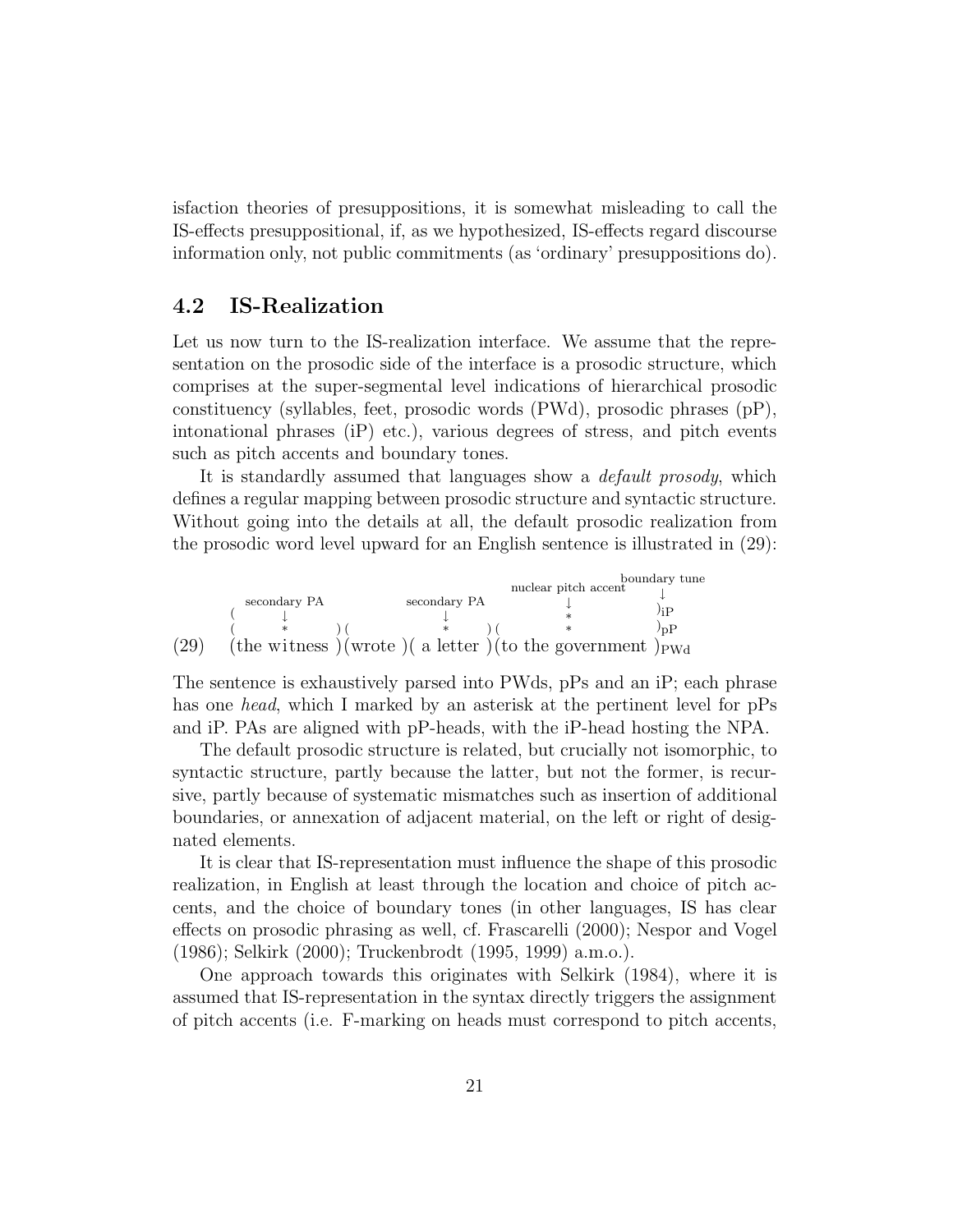though not in a one-to-one fashion). Prosodic structure must then be 'built around' the pitch accents in a way that respects certain constraints on PAs in prosodic structure, for example that pitch accents must be metrically prominent, i.e. have a high degree of stress, or that the last PA in a given domain is the nuclear, strongest one.<sup>2</sup>

This treatment can be generalized in an obvious way to IS-models with more categories, e.g. CT-markings in the syntax, which are mapped onto prosodically different kinds of PA (e.g.  $L+H^*$  vs.  $H^*$ ).

A slightly different alternative is explored in Truckenbrodt (1995, 1999), where IS-representation — in particular F-marking — only influences prosody by way of prominence requirements. An F-marked constituent requires prosodic prominence, which means that it wants to become the head within its prosodic domain. To meet this requirement, which Truckenbrodt calls Focus Prominence (FoP), severe deviances from the default prosodic structure may be necessary, such as realignment of a head, and/or insertion or deletion of prosodic boundaries. (30) shows an example of a shifted main stress, in response to a particular focussing, which is achieved through omitting post-focal prosodic phrases:

$$
(30) \quad \begin{array}{ccc}\n & \text{nuclear PA} & \text{pA} & \text{pB} \\
& \downarrow & \text{pC} & \text{pC} \\
& \downarrow & \text{pD} & \text{pD} \\
& \text{(the witness)} (\text{wrote}) (\text{ a letter}_{F}) (\text{ to the government } )_{\text{PWA}} & \text{pC} \\
& \downarrow & \text{pD} & \text{pD} \\
& \downarrow & \text{pD} & \text{pD} \\
& \downarrow & \text{pD} & \text{pD} \\
& \downarrow & \text{pD} & \text{pD} \\
& \downarrow & \text{pD} & \text{pD} \\
& \downarrow & \text{pD} & \text{pD} \\
& \downarrow & \text{pD} & \text{pD} \\
& \downarrow & \text{pD} & \text{pD} \\
& \downarrow & \text{pD} & \text{pD} \\
& \downarrow & \text{pD} & \text{pD} \\
& \downarrow & \text{pD} & \text{pD} \\
& \downarrow & \text{pD} & \text{pD} \\
& \downarrow & \text{pD} & \text{pD} \\
& \downarrow & \text{pD} & \text{pD} \\
& \downarrow & \text{pD} & \text{pD} \\
& \downarrow & \text{pD} & \text{pD} \\
& \downarrow & \text{pD} & \text{pD} \\
& \downarrow & \text{pD} & \text{pD} \\
& \downarrow & \text{pD} & \text{pD} \\
& \downarrow & \text{pD} & \text{pD} \\
& \downarrow & \text{pD} & \text{pD} \\
& \downarrow & \text{pD} & \text{pD} \\
& \downarrow & \text{pD} & \text{pD} \\
& \downarrow & \text{pD} & \text{pD} \\
& \downarrow & \text{pD} & \text{pD} \\
& \downarrow & \text{pD} & \text{pD} \\
& \downarrow & \text{pD} & \text{pD} \\
& \downarrow & \text{pD} & \text{pD} \\
& \downarrow & \text{pD} & \text{pD} \\
& \downarrow & \text{pD} & \text{pD} \\
& \downarrow & \text{pD} & \text{pD} \\
& \downarrow & \text{pD} & \text{pD} \\
& \downarrow & \text{pD} & \text{pD} \\
& \downarrow & \text{pD} & \text
$$

As can be seen, the default prosody is retained prefocally, but not postfocally. The reason is that any post-focal pP, say around government, would thereby become the rightmost pP within the iP, which, by definition, must be the head of iP (= the NPA). But then *government* would, as the head of iP, be more prominent than *letter* — which is only the head of a  $pP$  — in violation of focus prominence. (30) sacrifices just enough of default prosody to cf. this mismatch.

This view then offers an explanation for the fact — discussed in subsection 2.5 above — that deaccenting is obligatory within and after the focus, but that 'ornamental accents' may occur on F-less prefocal elements: The accent on witness doesn't stop a letter from being the head of iP, meeting FoP.

 $2$ Nuclear stress algorithms such as Cinque (1993)'s nuclear stress rule (NSR) constitute deprived versions of this, which only delivers the placement of one — the nuclear —  $PA$ in response to IS-representation.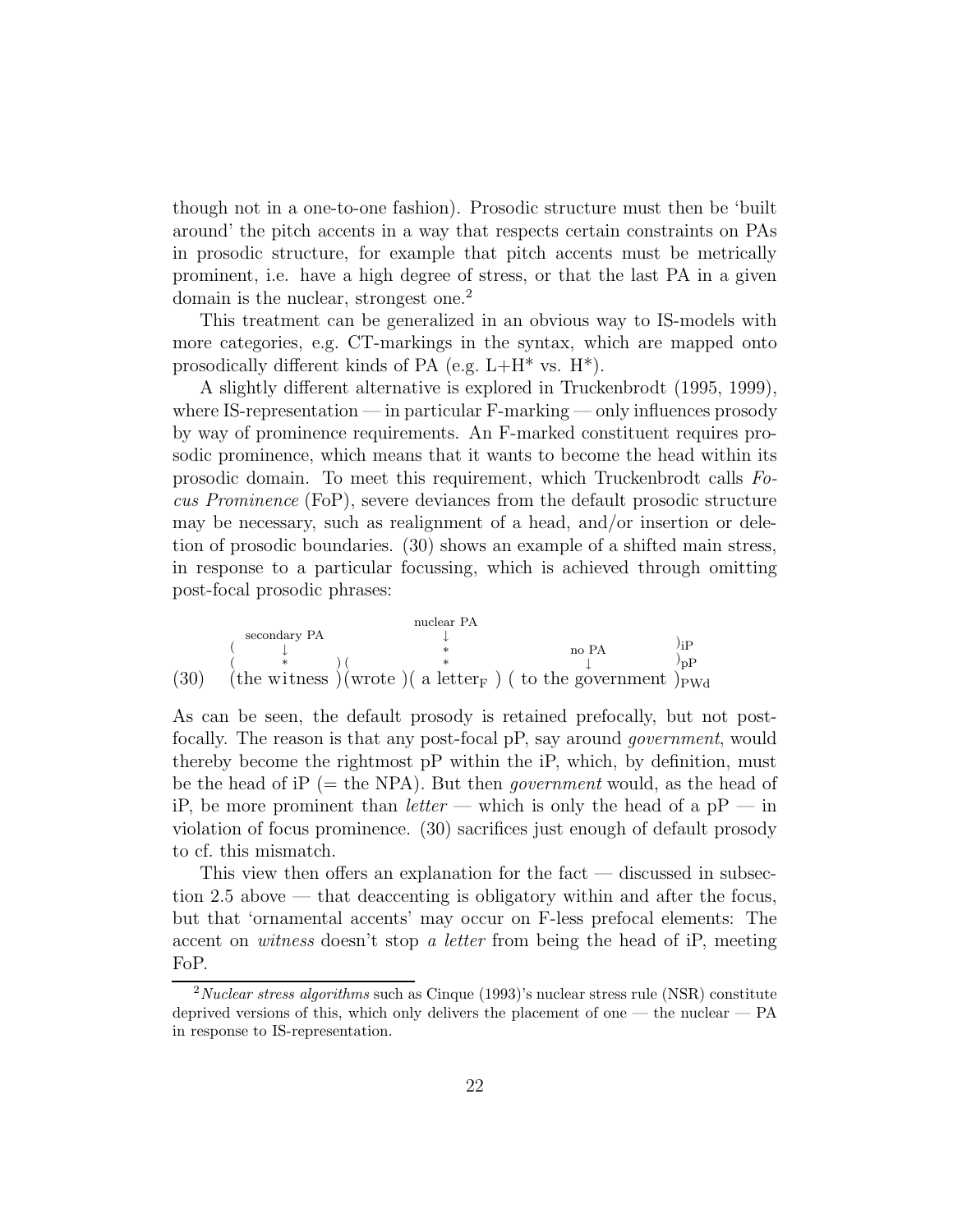Default prosody may also account for integration, discussed in 2.5 above, i.e. cases where one pitch accent appears to signal focus on more than one terminal. The logic goes like this: If there are two F-marked items A and B within an utterance, only one can become the head of the iP, the other one will 'surrender' at some point. This point could be sooner — lexical heads and their functional entourage form a prosodic word together, as in to the government  $\sim$ , or later  $\sim$  adjuncts and their modifyees always form separate pPs, but must be joint within one iP, or in the middle, as is the case for predicates and their arguments, which form separate pWds, but joint pPs (wrote a letter). At which level A and B 'merge', and which element becomes the head then, is decided by default prosody, e.g. by what is the 'normal size' for a PWd, pP, or iP (see Truckenbrodt  $(1995, 1999)$ ; Büring  $(2001a,b)$ ; Büring and Gutiérrez-Bravo (2001); Szendrői (2000, 2001); Samek-Lodovici (2002) for optimality theoretic accounts along these lines).

Treatments of this kind have so far only been pursued for F-realization. While the *placement* of CT-accents can presumably be handled in a similar fashion, the actual choice of PA requires extensions of the system. Either CTmarked terminal elements must directly be mapped onto specific pitch accent types (but crucially not just metrical prominence), or metrically prominent positions will be assigned different types of pitch accents according to the marking of some larger domain they are contained in.

In many languages, e.g. Greek (Baltazani, to appear, 2002), CTs are typically realized as iPs of their own. In English, this option may exist (cf. the description of the B-accent as  $L+H$  L- H\%, which is an iP tune), but doesn't seem to be the rule. It is tempting, though, to think of topic marking as a property of higher prosodic constituents, which influences phrase tones or boundary tones, as well as the actual shape of pitch accents within them.

A particularly straightforward implementation of this idea can be found in Steedman (1991, 2000a,b), which assumes that the prosodic structure, syntactic structure, and topic-comment structure are in fact isomorphic. Formally this is achieved in combinatorial categorial grammar, which allows for all sorts of non-standard constituencies. On this view, F-marking determines accent positions (compatible with the prominence-based view presented above), while topic (theme in Steedman's terms) marking on a higher constituent is realized by forming an iP with a certain boundary sequence, as well as determining the shape of the pitch accents within it (in Steedman's actual system, the pitch accents and boundary categories are matched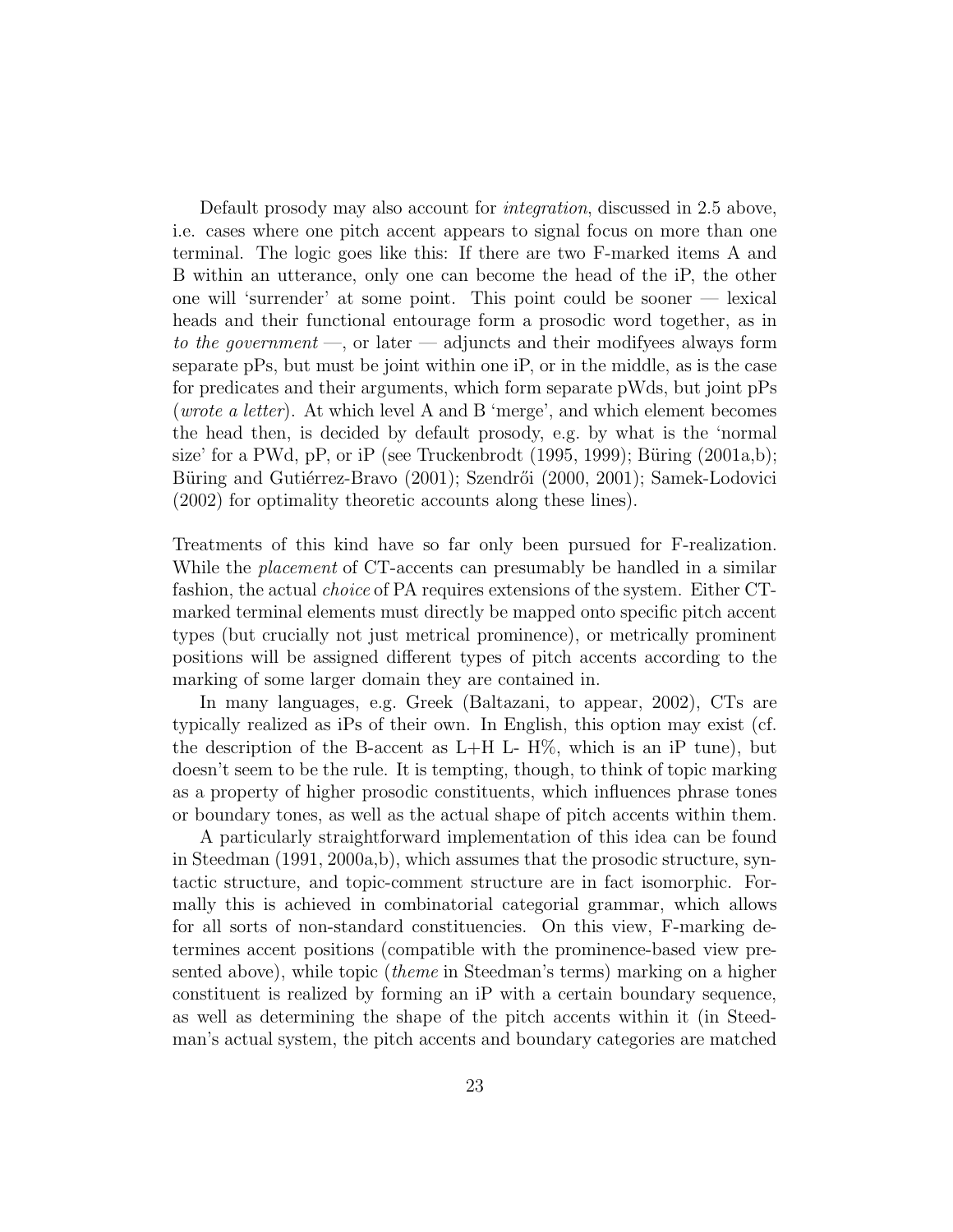through categorial features, but this seems equivalent to a view on which the actual pitch accents shapes are locally underspecified).

In sum, we have seen that IS-realization can be thought of as a set of mapping requirements, in addition to those of default prosody, between syntactic structure and prosodic structure, which make reference to the IS-representations (e.g. F and CT marking) in the syntax. It should be noted that the distinction default-prosody vs. IS-realization is a somewhat artificial one. Since there are, by assumption, no sentences without IS, there is no default or 'neutral' prosody in any actual utterance (a point argued forcefully in e.g. Bolinger (1972b) and Schmerling (1976)). As has been argued in the literature (Höhle, 1982; Jacobs, 1991/2b, a.o.), what is perceived as 'neutral intonation' is perhaps best described as an all-new or out-of-the-blue utterance, i.e. one where everything is F-marked. Such structures will, to an extend, reveal the properties of default prosody rather directly because in terms of IS, all other things are equal.

### 4.3 Constituent Order

Although the present article is dedicated to the interface of information structure with intonation, I want to add a few words on IS-related constituent order variation. As is well known, both topic and focus may influence constituent order, or, put differently, be realized in terms of constituent structure (see the overview in Ward et al. (2002)). For example, English clitic left-dislocated constituents often serve as topics (McCawley, 1988; Ward, 1988), though clearly, not all topics in the sense discussed here, are dislocated. Similarly, object–particle order is preferred with unaccented objects, while particle–object order is preferred with accented objects (Bolinger, 1971; Chen, 1986; Dehé, 1999, 2000a, b; Svenonius, 1996):

(31) a. (What did Peter turn down?) He TURNED down the RAdio<sub>F</sub>. b. (What did Peter do with the radio?) He  $TURNED_F$  the radio DOWN<sub>F</sub>.

In other languages, constituent order effects of focussing are more noticeable. In Italian and Spanish, narrowly focussed subjects and direct objects must occur in clause final position, which for the subject, in particular yields VSorder. In Hungarian, as in Turkish, narrowly focussed elements have to occur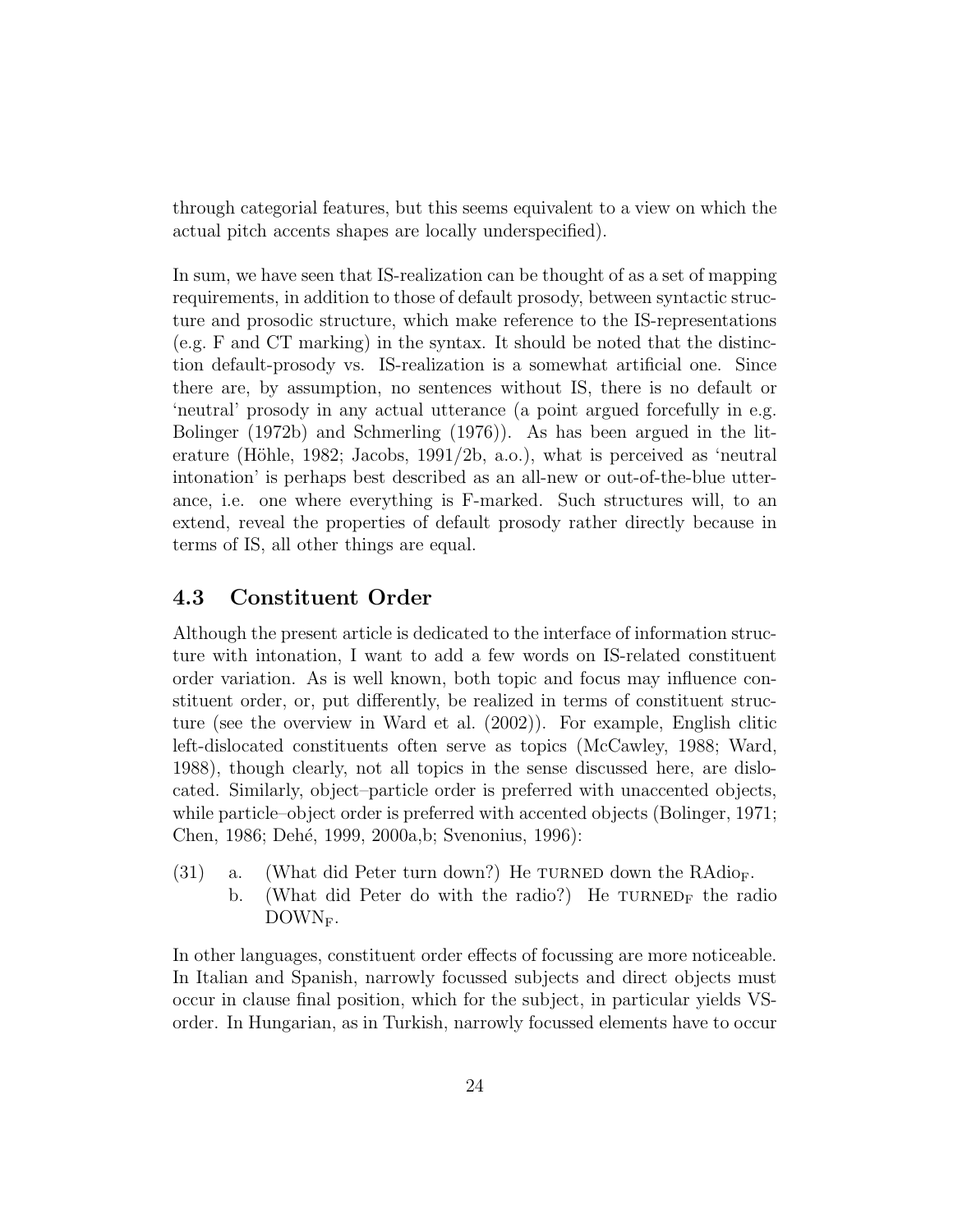in an immediately preverbal position. In German, focussed direct objects cannot precede unfocussed indirect objects, though unfocussed direct objects can focussed indirect ones.

One line of analysis is to assume that focussed elements have to occur in a phrase-structurally determined position, say SpecFoP, the specifier of a focus phrase. What argues against such a treatment, however, is the fact that in many cases of focussing in canonical order, say O, VP or S-focus in Italian, string-vacuous movements have to be postulated, where no indication of such movements is to be found. Furthermore, focussing in these languages often involves movement not of the focus, but of background material 'out of the way'. Thus in Italian, a focussed DO can be realized either through non-canonical IO-DO ordering, or alternatively through right-dislocation of the IO:

- (32) Q: Who did you introduce to Maria? A: Ho presentato a Maria GIANNI.
	- have-I introduced to M. G.
	- A': Ho have-I introduced G. presentato GIANNI,, a Maria. to M.

A radically different analysis, first explored in work by Maria Luisa Zubizarreta (cf. Zubizarreta (1998)) is that focus positions are prosodically defined, e.g. as the position that receives the nuclear pitch accent. If the focused constituent is 'normally' in that position, no re-ordering is necessary, else non-canonical order will surface.

What, then, defines the prosodic focus position? The assumption in Zubizarreta (1998) was that that position is determined through a rule that, based on the syntactic structure, assigns the nuclear accent to a syntactic constituent. The general insight, however, is easily, and perhaps advantageously, recaptured under the assumption adopted here, that pitch accents are citizens of prosodic structure. On this view, focus positions are typically peripheral elements within a given prosodic domain, here the right-peripheral pP within an iP. The boundaries of iPs, in turn, are (co-)determined by syntactic structure, e.g. as coinciding with the core clause (say S, IP, or AgrP).

Thus in Italian it is crucial that the (pP containing the) focus be rightperipheral within the iP, which will be warranted if either it is normally the VP- (and hence clause-)final constituent, or after right-adjunction of the focus to VP around an intervening constituent, or after left- or right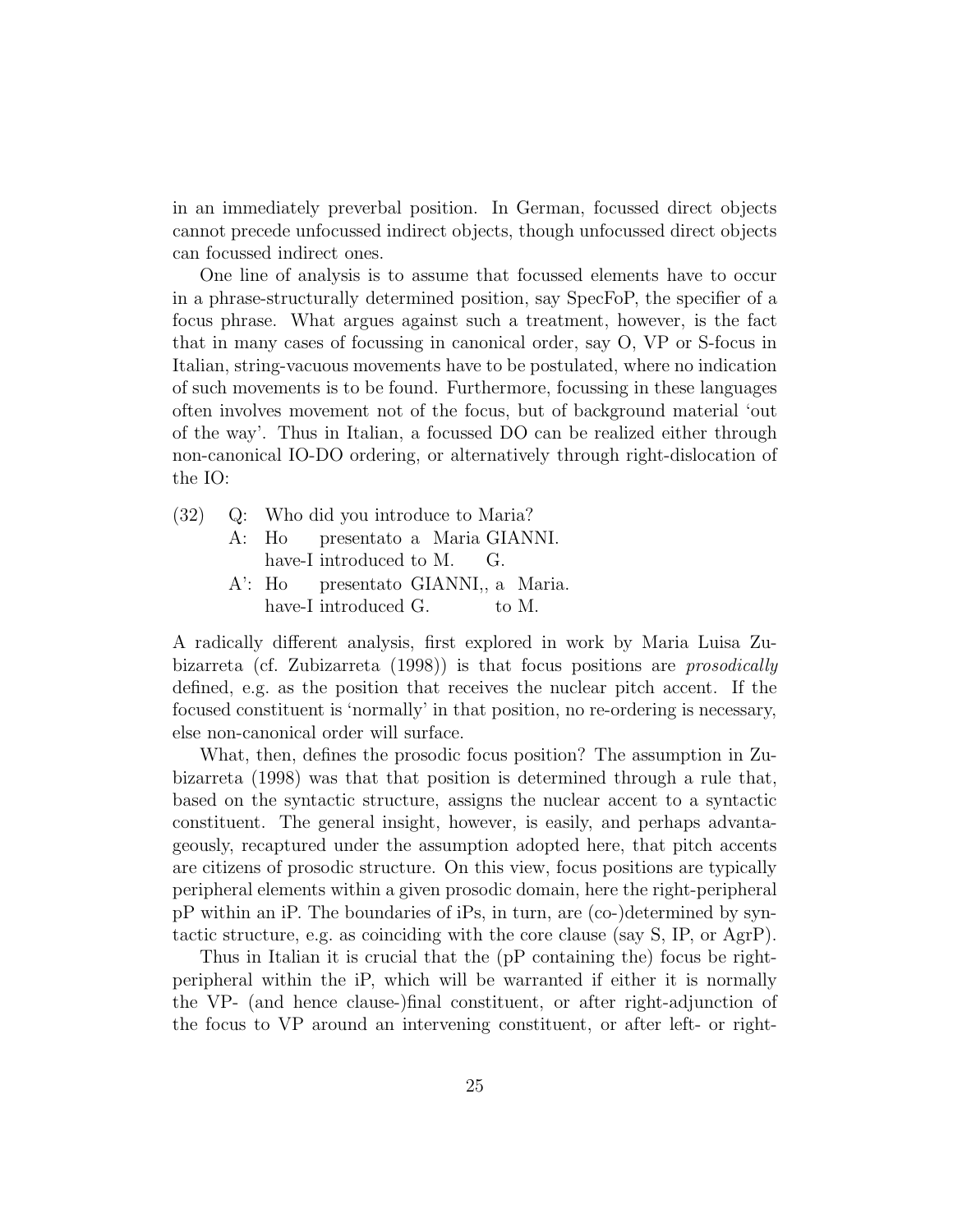dislocation of all intervening non-focussed elements, which yields structures with more than one iP within an *utterance phrase*, uP (Samek-Lodovici, 2002; Szendrői, no year):

|      |             |                                                               | $)_{\rm iP}$ |
|------|-------------|---------------------------------------------------------------|--------------|
|      |             |                                                               |              |
| (33) | $a_{\cdot}$ | (ho presentato)(a Maria)(Gianni <sub>F</sub> ) <sub>PWd</sub> |              |
|      |             |                                                               |              |
|      |             |                                                               | $)_{iP}$     |
|      |             |                                                               |              |
|      | b.          | $\dot{ }$ ho presentato)(Gianni)(a Maria) <sub>PWd</sub>      |              |

Similarly, focus movement in Hungarian can be thought of as bringing the focus to a peripheral position within the main clause, except that here, main prominence is assigned left-peripherally (pre-focal material such as topics, on this view, are clause-adjoined and hence not part of the main iP, cf. Szendrői  $(2001)$ ).

Crucially, in these cases, the peripheral position of focus — where it isn't an instance of canonical order — is achieved through amending the syntax. The alternative, discussed in 4.2 above, is to amend the prosody. This can happen by creating additional boundaries (e.g. inserting a boundary right after the focus, which makes it right-peripheral within the prosodic constituent thus delineated), or as in (30) above, by omitting boundaries that separate the focus from the edge of the iP. The latter strategy is more obviously found in Korean and Japanese, where focus is signalled by the systematic absence of post-focal pP boundaries; the pP containing the focus is thus right-peripheral within the iP, though at the price of an 'over-sized' pP (Beckman and Pierrehumbert, 1986; Jun, 1993; Uechi, 1998).

What makes this last strategy relevant to the topic of this subsection is that the two strategies — non-canonical constituent order and non-canonical prosodic structure — may coexist, as they appear to do in German. Here, a focused IO can become right-peripheral within the iP by either forming an over-size pP with everything to its right, or by inverting canonical IO-DO order to DO-IO and forming a pP with the final verb only:

(34) a. 
$$
\begin{array}{ccc}\n & \ast & \text{or} \\
& \ast & \text{or} \\
& \text{if} \\
& \text{if} \\
& \text{if} \\
& \text{if} \\
& \text{if} \\
& \text{if} \\
& \text{if} \\
& \text{if} \\
& \text{if} \\
& \text{if} \\
& \text{if} \\
& \text{if} \\
& \text{if} \\
& \text{if} \\
& \text{if} \\
& \text{if} \\
& \text{if} \\
& \text{if} \\
& \text{if} \\
& \text{if} \\
& \text{if} \\
& \text{if} \\
& \text{if} \\
& \text{if} \\
& \text{if} \\
& \text{if} \\
& \text{if} \\
& \text{if} \\
& \text{if} \\
& \text{if} \\
& \text{if} \\
& \text{if} \\
& \text{if} \\
& \text{if} \\
& \text{if} \\
& \text{if} \\
& \text{if} \\
& \text{if} \\
& \text{if} \\
& \text{if} \\
& \text{if} \\
& \text{if} \\
& \text{if} \\
& \text{if} \\
& \text{if} \\
& \text{if} \\
& \text{if} \\
& \text{if} \\
& \text{if} \\
& \text{if} \\
& \text{if} \\
& \text{if} \\
& \text{if} \\
& \text{if} \\
& \text{if} \\
& \text{if} \\
& \text{if} \\
& \text{if} \\
& \text{if} \\
& \text{if} \\
& \text{if} \\
& \text{if} \\
& \text{if} \\
& \text{if} \\
& \text{if} \\
& \text{if} \\
& \text{if} \\
& \text{if} \\
& \text{if} \\
& \text{if} \\
& \text{if} \\
& \text{if} \\
& \text{if} \\
& \text{if} \\
& \text{if} \\
& \text{if} \\
& \text{if} \\
& \text{if} \\
& \text{if} \\
& \text{if} \\
& \text{if} \\
& \text{if} \\
& \text{if} \\
& \text{if} \\
& \text{if} \\
& \text{if} \\
& \text{if} \\
& \text{if} \\
& \text{if} \\
& \text{if} \\
& \text{if} \\
& \text{if} \\
& \text{if} \\
& \text{if} \\
& \text{if} \\
& \text{if} \\
& \text{if} \\
& \text{if} \\
& \text{if} \\
& \text{if} \\
& \text{if} \\
& \text{if} \\
& \text{if} \\
& \text{if
$$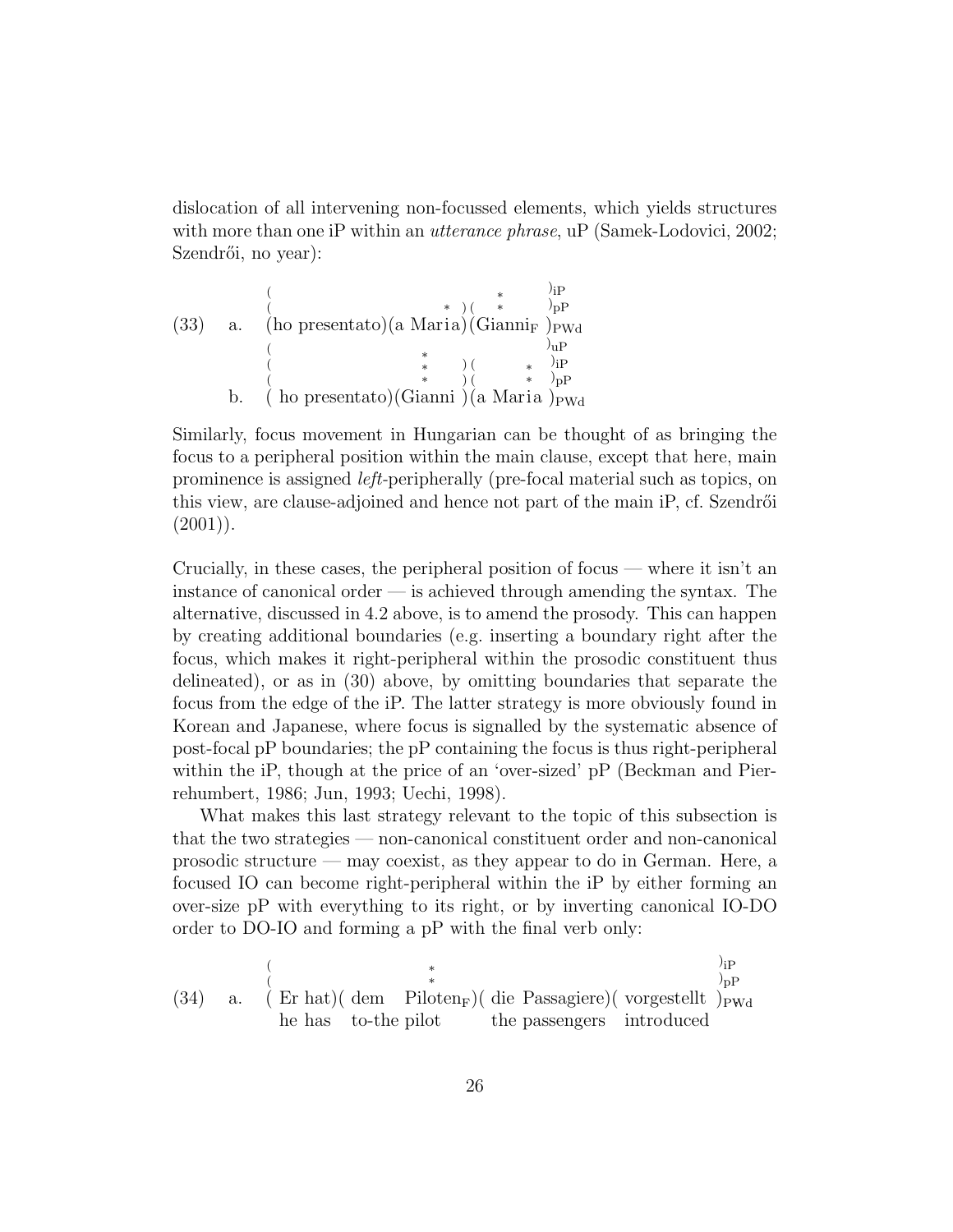b. (Er hat) ( die Passagiere) 
$$
(\begin{array}{c}\n * \\
\text{(er hat)} \\
\text{(er hat)}\n \end{array})
$$
 (e  
\n $(\begin{array}{c}\n * \\
\text{(er hat)} \\
\text{(de Passagiere)}\n \end{array})$  (dem Piloten<sub>F</sub>) (vorgestellt)<sub>PWd</sub>  
\n $(\text{IO}_F\text{-DO}/\text{DO}\text{-IO}_F)$ 

A focussed DO, on the other hand, forms a right-peripheral pP in its canonical, verb-adjacent position, and non-canonical order would actually yield a more marked prosodic structure (one where DO, IO, and V would have to form one pP):

(35) a. 
$$
\begin{array}{ccc}\n & \text{(a)} & \text{(b)} & \text{(c)} & \text{(d)} & \text{(d)} & \text{(e)} \\
& \text{(b)} & \text{(d)} & \text{(e)} & \text{(f)} & \text{(f)} & \text{(f)} \\
& \text{(f)} & \text{(g)} & \text{(h)} & \text{(h)} & \text{(h)} \\
& \text{(h)} & \text{(h)} & \text{(h)} & \text{(h)} & \text{(h)} \\
& \text{(i)} & \text{(i)} & \text{(i)} & \text{(i)} & \text{(i)} \\
& \text{(i)} & \text{(i)} & \text{(i)} & \text{(i)} & \text{(i)} \\
& \text{(i)} & \text{(i)} & \text{(i)} & \text{(i)} & \text{(i)} \\
& \text{(i)} & \text{(i)} & \text{(i)} & \text{(i)} & \text{(i)} & \text{(i)} \\
& \text{(i)} & \text{(i)} & \text{(i)} & \text{(i)} & \text{(i)} & \text{(i)} & \text{(i)} \\
& \text{(i)} & \text{(i)} & \text{(i)} & \text{(i)} & \text{(i)} & \text{(i)} & \text{(i)} \\
& \text{(i)} & \text{(i)} & \text{(i)} & \text{(i)} & \text{(i)} & \text{(i)} & \text{(i)} & \text{(i)} \\
& \text{(i)} & \text{(i)} & \text{(i)} & \text{(i)} & \text{(i)} & \text{(i)} & \text{(i)} & \text{(i)} \\
& \text{(i)} & \text{(i)} & \text{(i)} & \text{(i)} & \text{(i)} & \text{(i)} & \text{(i)} & \text{(i)} & \text{(i)} \\
& \text{(i)} & \text{(i)} & \text{(i)} & \text{(i)} & \text{(i)} & \text{(i)} & \text{(i)} & \text{(i)} & \text{(i)} & \text{(i)} & \text{(i)} \\
& \text{(i)} & \text{(i)} & \text{(i)} & \text{(i)} & \text{(i)} & \text{(i)} & \text{(i)} & \text{(i)} & \text{(i)} & \text{(i)} & \text{(i)} \\
& \text{(i)} & \text{(i)} & \text{(i)} & \text{(i)} & \text{(i)} & \text{(i)} & \text{(i)} & \text{(i)} & \text{(i)} & \text{(i)} & \text{(i)} \\
& \text{(i)} & \text{(i)} & \text{(i)} & \text{(i)} & \text{(i)} & \text{(i)} & \text{(
$$

The net effect, then, is that focus on IO yields either canonical order with marked prosody, or marked order with canonical prosody, while focus on DO 'freezes' the canonical word order, which is unmarked in all respects (Lenerz,  $1977$ ; Büring,  $2001a$ ).

Readers accustomed to a derivational way of thinking will ask the question how the perspective sketched in this subsection can be implemented within the theory of the syntax–prosody interface. Clearly, if the focus position is only determined in the prosodic structure, syntactic re-ordering processes shouldn't be able to 'see' focus positions as their targets. And indeed, this treatment seems hardly compatible with the idea that IS-related features would actually trigger syntactic movement. A derivationalist view will either have to assume that at least some syntactic movements can react to, or anticipate, (aspects of) the prosodic structure (this is essentially Zubizarreta (1998)'s view), or that reorderings take place optionally (perhaps triggered by optional formal features), and the match between prosody and IS-interpretation is checked, or even created, at the syntax–prosody interface (where mismatching representations are filtered out).

This last perspective is arguably equivalent to, though perhaps not as natural as, one on which prosodic and syntactic structure (the latter including IS-marking) are related by mapping rules, without one in any sense feeding into the other. On this view, a mapping on which focus is not prominent,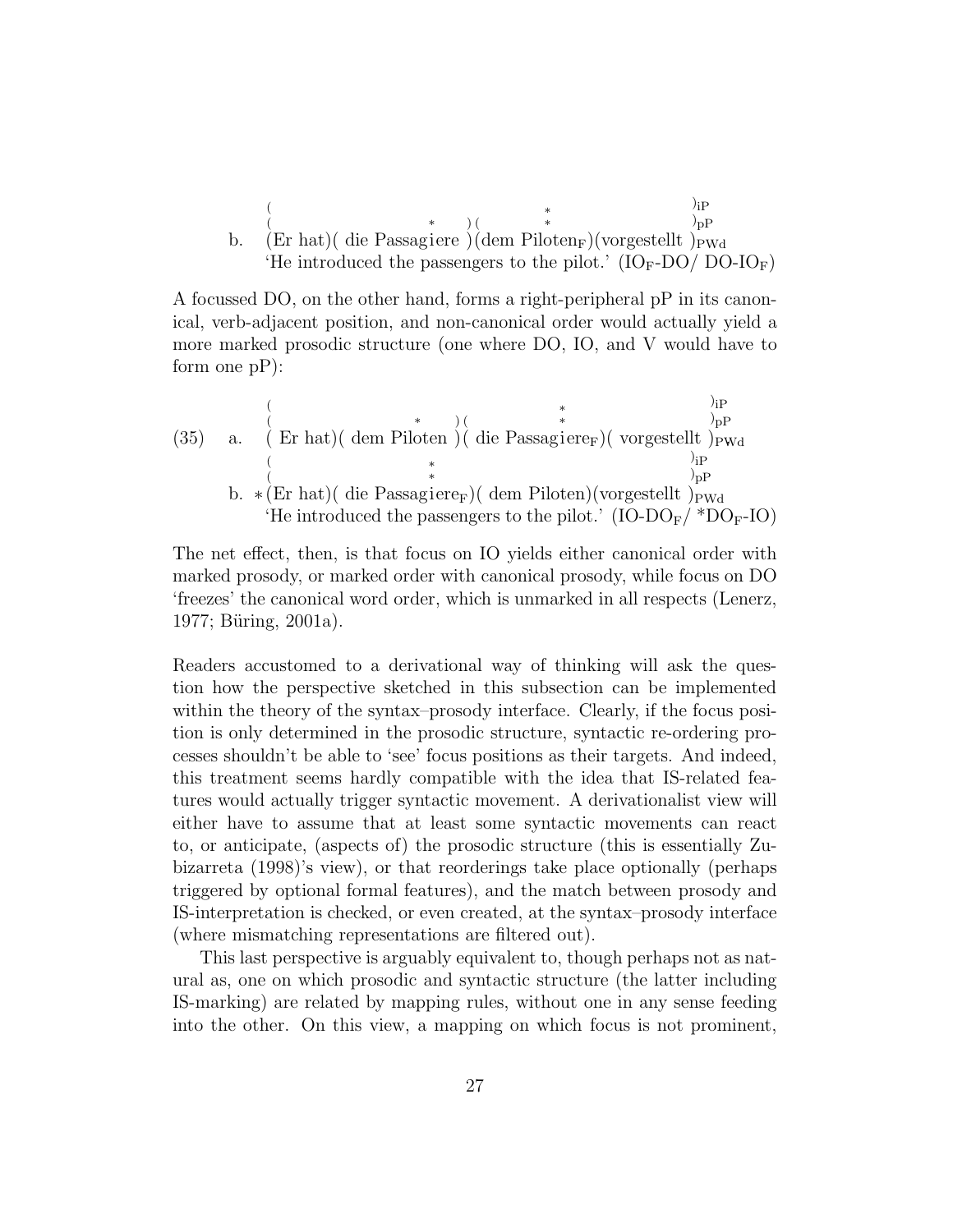or prominence is not peripheral, or boundaries are inserted in syntactically 'wrong' places, is simply not licensed by the grammar, while only those respecting these constraints are.

# References

- Abraham, Werner (1982). Satzglieder im Deutschen. Tübingen: Narr.
- Abraham, Werner and Sjeike de Meij (1986). Topic, Focus and Configurationality. Amsterdam: John Benjamins.
- Baltazani, Maria (2002). Intonation and Information Structure in Greek. Ph.D. thesis, UCLA.
- Baltazani, Maria (to appear). "The prosodic structure of quantificational sentences in Greek." In Proceedings of the 38th meeting of the Chicago Linguistic Society.
- Beaver, David and Brady Clark (2001). "Focus Sensitivity." Ms. Stanford University.
- Beckman, Mary E. and Janet Pierrehumbert (1986). "Intonational structure in English and Japanese." Phonology Yearbook 3:255–309.
- Bolinger, Dwight L. (1971). The phrasal verb in English. Cambridge, Mass.: Harvard University Press.
- Bolinger, Dwight L. (1972a). "Accent is predictable if you're a mind reader." Language 48:633–644.
- Bolinger, Dwight L. (1972b). Intonation: Selected Readings. Harmondsworth: Penguin.
- Bolinger, Dwight L. (1985). "Two views of accent." Journal of Linguistics 21:79–123.
- Bolinger, Dwight L. (1987). "More views on 'Two Views of Accent'." In On Accent, 124–146. Bloomington, IN. Reproduced by the Indiana University Linguistics Club.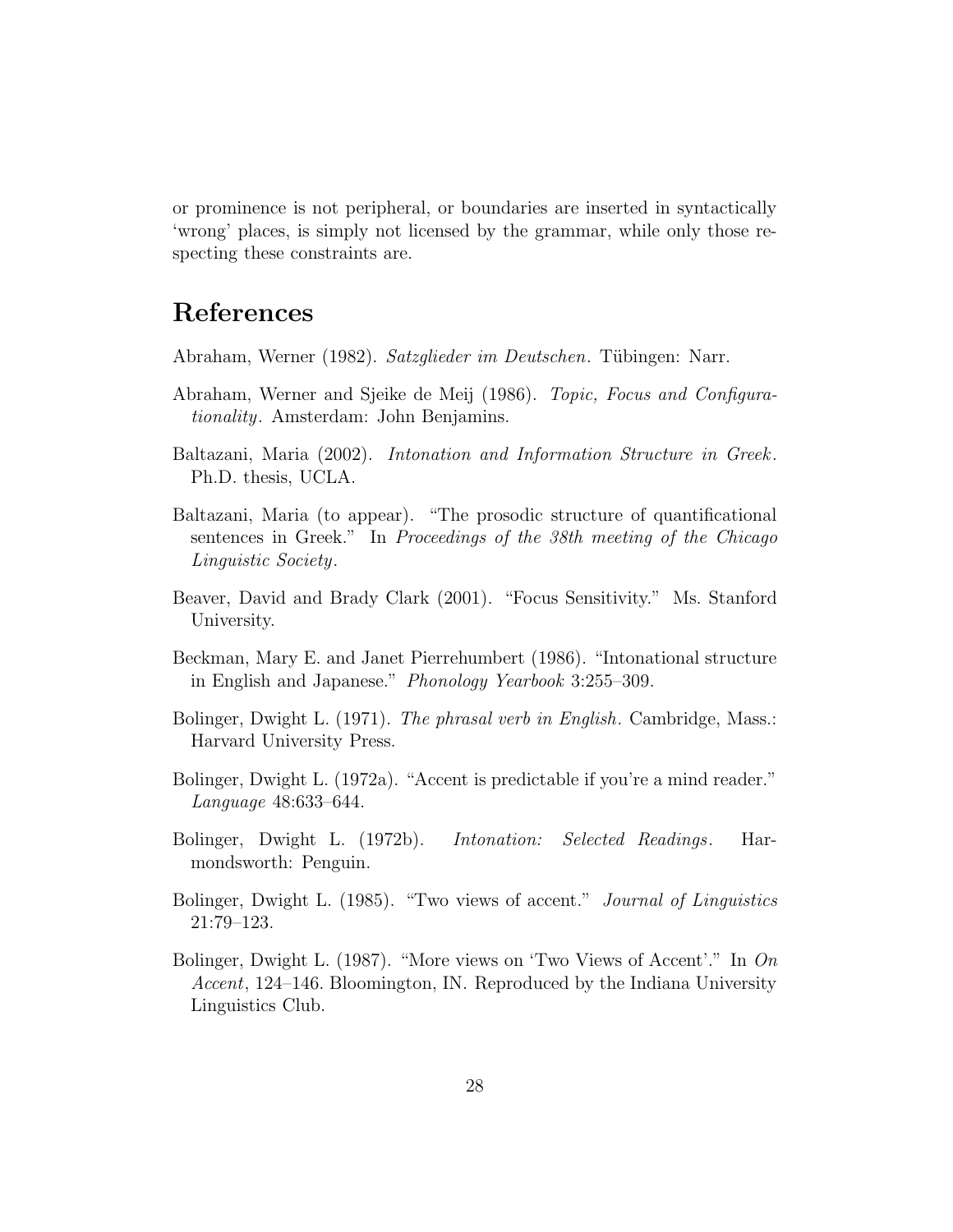- Bosch, Peter and Rob van der Sandt (1999). Focus Linguistic, Cognitive, and Computational Perspectives. Cambridge University Press.
- Büring, Daniel (1997). The Meaning of Topic and Focus The  $59<sup>th</sup>$  Street Bridge Accent. London: Routledge.
- Büring, Daniel (2001a). "Let's Phrase It!  $-$  Focus, Word Order, and Prosodic Phrasing in German Double Object Constructions." In Müller and Sternefeld (2001), 101–137.
- Büring, Daniel (2001b). "What do Definites do that Indefinites Definitely don't?" In Féry and Sternefeld  $(2001)$ , 70–100.
- Büring, Daniel (to appear). "On D-Trees, Beans, and B-Accents." Linguistics  $\&$  Philosophy (ms. 1999: UCLA).
- Büring, Daniel, Matthew Gordon, and Chungmin Lee (to appear). Topic and  $Focus - Proceedings of the 2001 LSA Workshop$ . Cascadilla.
- Büring, Daniel and Rodrigo Gutiérrez-Bravo (2001). "Focus-related word order variation without the NSR: A prosody-based crosslinguistic analysis." In Séamas Mac Bhloscaidh, ed., Syntax at Santa Cruz 3, 41–58.
- Chafe, Wallace L. (1974). "Language and Consciousness." Language 50:111– 133.
- Chen, Ping (1986). "Discourse and particle movement in English." Studies in Language 10:79–95.
- Cinque, Guglielmo (1993). "A Null Theory of Phrase and Compound Stress." Linguistic Inquiry 24:239–267.
- Deh´e, Nicole (1999). "On particle verbs in English: More evidence from information structure." In N. M. Antrim, G. Goodall, M. Schulte-Nafeh, and V. Samiian, eds., Proceedings of the 28 th Western Conference on Linguistics, Vol. 11 (WECOL 1999), 92–105. Department of Linguistics, California State University, Fresno.
- Dehé, Nicole (2000a). "Intonation patterns of particle verb constructions in English." In *NELS 31*, 183–197.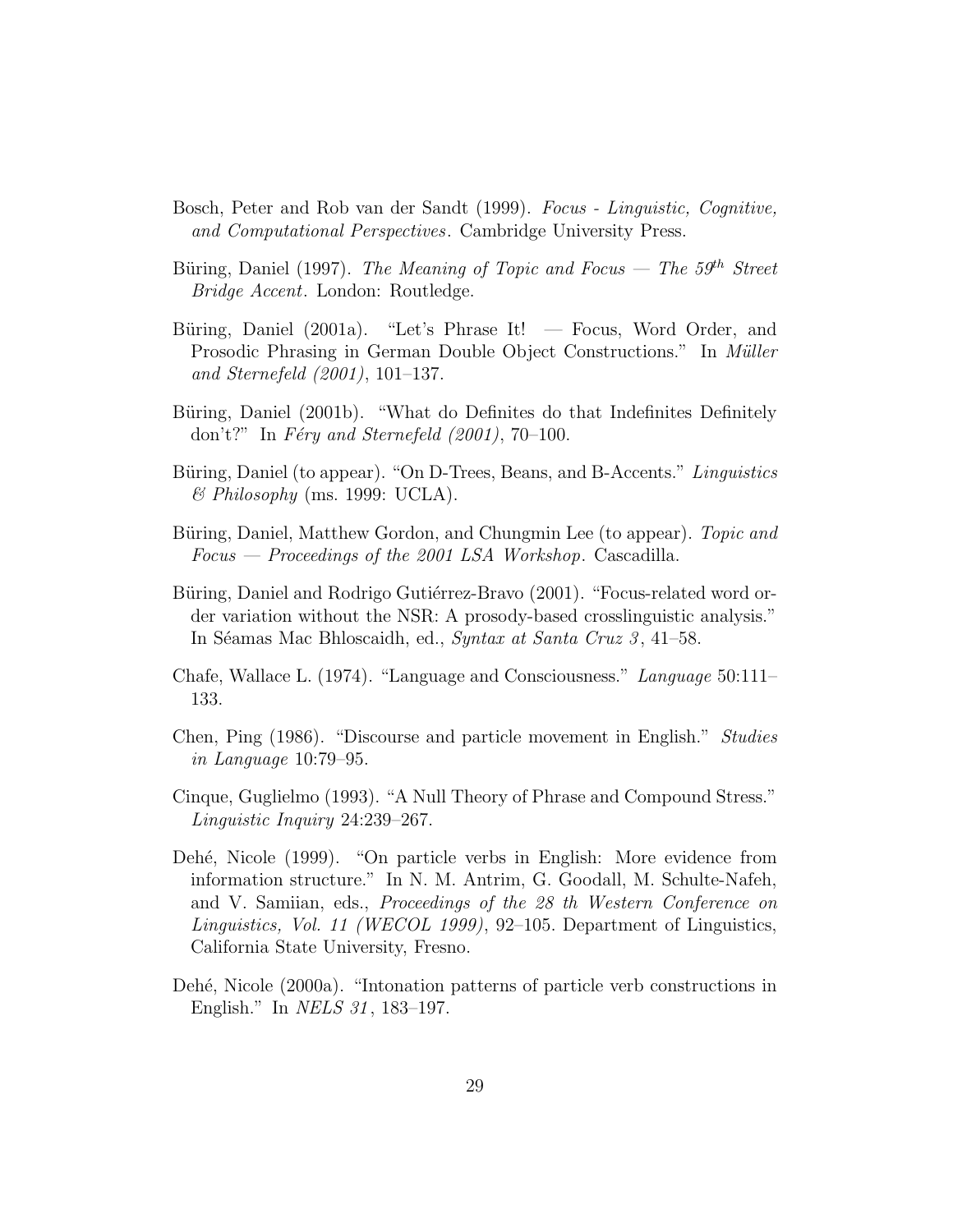- Dehé, Nicole (2000b). *Particle Verbs in English: Syntax, Information Struc*ture, and Intonation. Ph.D. thesis, Universität Leipzig. to appear as Linguistik Aktuell/Linguistics Today 59. Amsterdam/Philadelphia: John Benjamins.
- Dik, Simon C. (1997). The Theory of Functional Grammar. Part 1: The Structure of the Clause. Berlin, New York: Mouton de Gruyter. Edited by Kees Hengeveld.
- Dik, Simon C. et al. (1980). "On the typology of focus phenomena." GLOT, Leids taalkundig bulletin 3:41–74.
- Dretske, Fred (1972). "Contrastive Statements." Philosophical Review 81:411–437.
- Erteschik-Shir, Nomi (1997). The Dynamics of Focus Structure. No. 84 in Cambridge Studies in Linguistics. Cambridge University Press.
- Féry, Caroline and Wolfgang Sternefeld (2001). Audiatur Vox Sapientiae: A Festschrift for Arnim von Stechow. No. 52 in studia grammatica. Akademie Verlag.
- Fintel, Kai von (1994). Restrictions on Quantifier Domains. Ph.D. thesis, UMass, Amherst.
- Firbas, Jan (1975). "On the thematic and non-thematic section of the sentence." In Ringbom (1975), 317–334.
- Frascarelli, Mara (2000). The Syntax-Phonology Interface in Focus and Topic Constructions in Italian. No. 50 in Studies in Natural Language and Linguistic Theory. Dordrecht/ Boston/ London: Kluwer.
- Fuchs, Anna (1976). "Normaler und kontrastiver Akzent." Lingua 38:293– 312.
- Gussenhoven, Carlos (1983). "Focus, Mode, and the Nucleus." Journal of Linguistics 19:377–417. Reprinted as chapter 1 in Gussenhoven (1984).
- Gussenhoven, Carlos (1984). On the Grammar and Semantics of Sentence Accents. Dordrecht: Foris.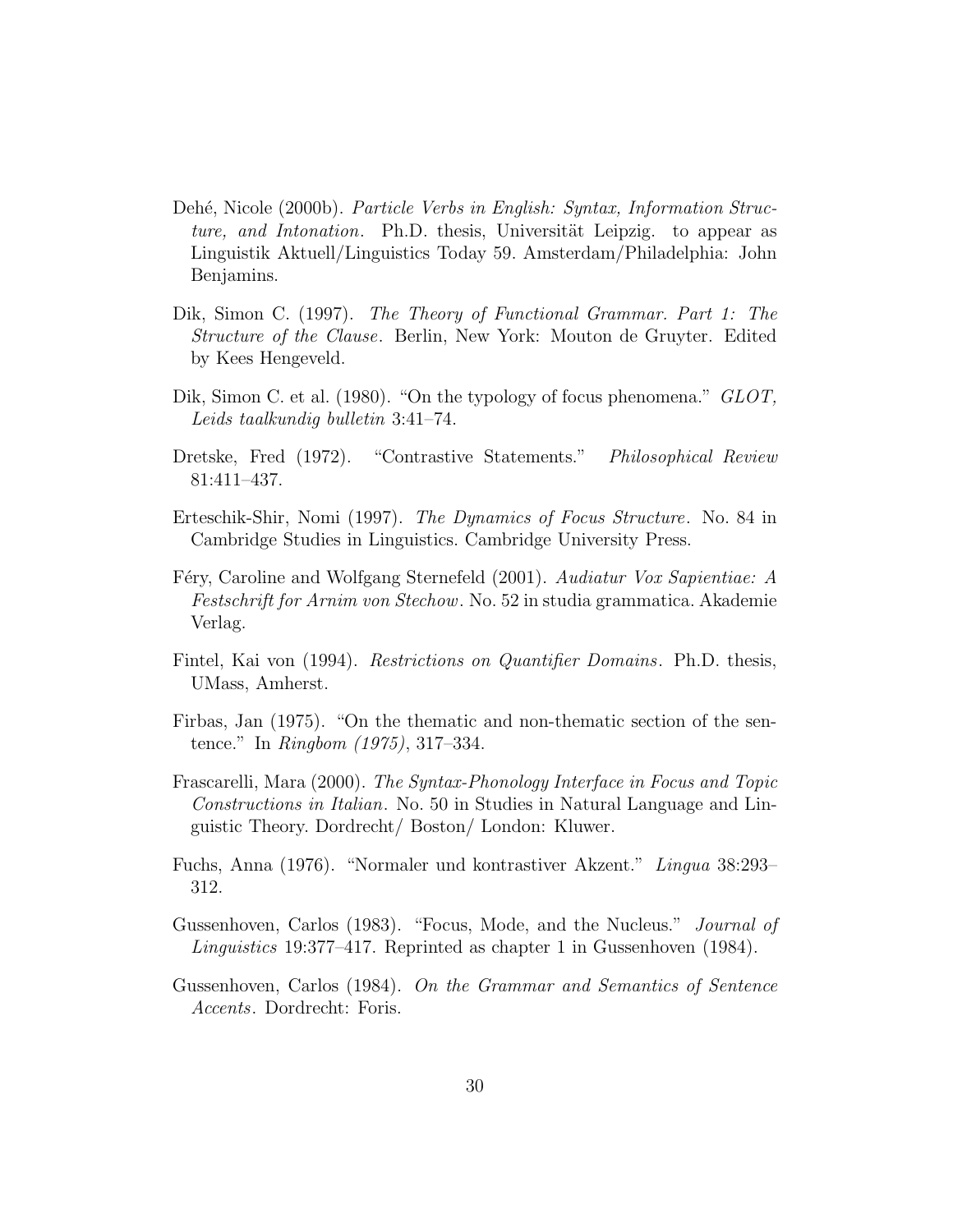- Gussenhoven, Carlos (1992). "Sentence Accents and Argument Structure." In  $Roca:1992, 17-106$ .
- Gussenhoven, Carlos (1999). "On the Limits of Focus Projection in English." In Bosch and van der Sandt (1999), 43–55.
- Gussenhoven, Carlos (to appear). "Meanings of Pitch Accent Distribution in English." In Büring et al. (to appear).
- Halliday, M.A.K. (1967). "Notes on Transitivity and Theme in English, Part II." Journal of Linguistics 3:199–244.
- Hamblin, C.L. (1973). "Questions in Montague Grammar." Foundations of Language 10:41–53.
- Heim, Irene (1988). "On the Projection Problem for Presuppositions." In D. Flickinger et al., ed., *Proceedings of the Second West Coast Conference* on Formal Linguisics (WCCFL 2). Standford.
- Hendriks, Herman (2002). "Information Packaging: From Cards to Boxes." In Kees van Deemter and Rodger Kibble, eds., Information Sharing: Reference and Presupposition in Language Generation and Interpretation. Stanford: CSLI.
- Höhle, Tilmann M. (1982). "Explikation für "normale Betonung" und "normale Wortstellung"." In Abraham (1982), 75–153.
- Huddleston, Rodney and Geoffrey K. Pullum (2002). The Cambridge Grammar of the English Language. Cambridge University Press.
- Jackendoff, Ray (1972). Semantics in Generative Grammar. Cambridge, MA: MIT Press.
- Jacobs, Joachim (1983). Fokus und Skalen. Tübingen: Niemeyer.
- Jacobs, Joachim (1991/2a). Informationsstruktur und Grammatik. Opladen: Westdeutscher Verlag. (= Linguistische Berichte Sonderheft 4).
- Jacobs, Joachim (1991/2b). "Neutral Stress and the Position of Heads." In Jacobs (1991/2a), 220–244.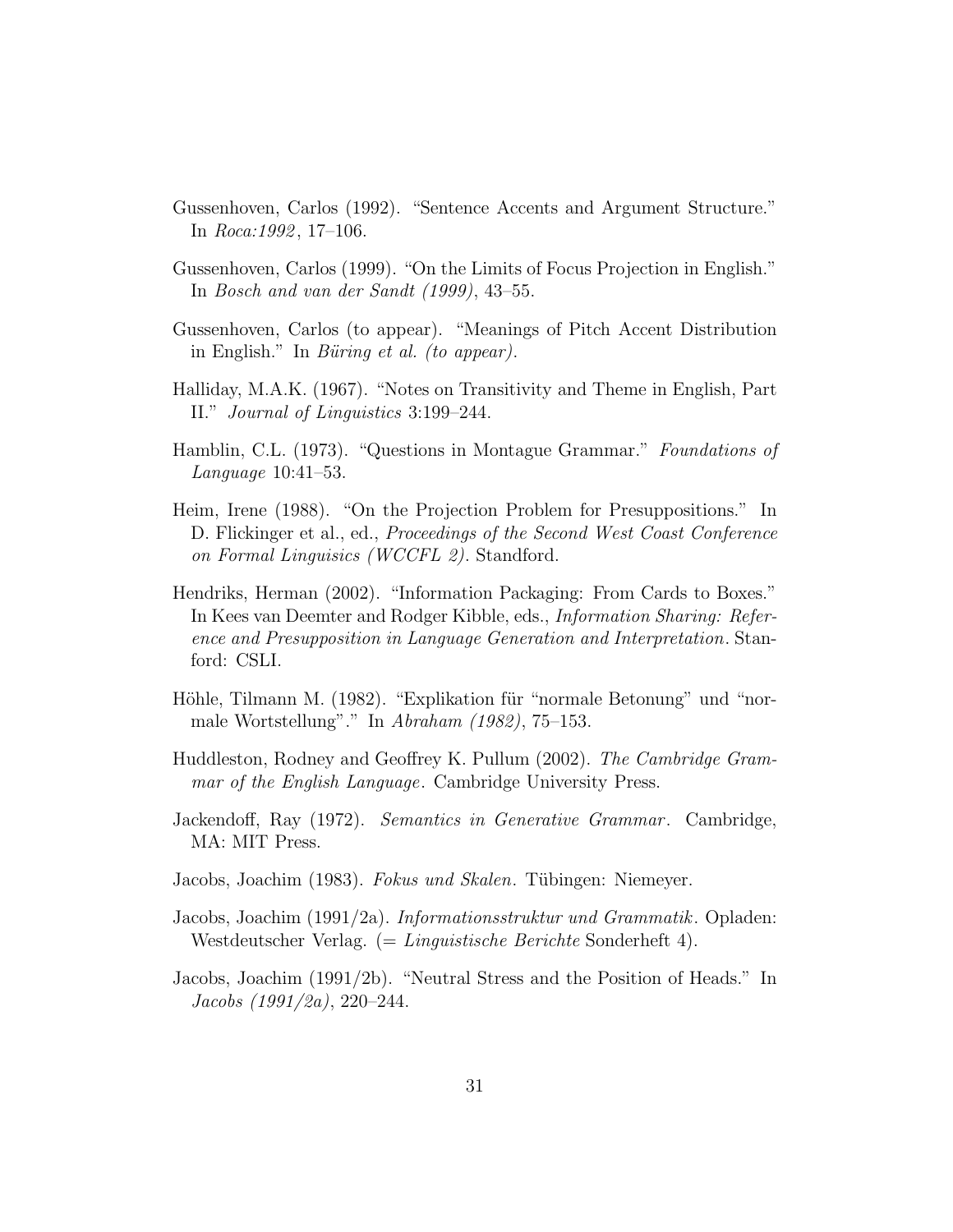- Jacobs, Joachim (1992). *Integration*. Tech. Rep. 14, SFB 282, Düsseldorf, Köln & Wuppertal.
- Jacobs, Joachim (1999). "Informational Autonomy." In Bosch and van der Sandt (1999), 56–81.
- Jacobs, Joachim, Arnim von Stechow, Wolfgang Sternefeld, and Theo Vennemann, eds. (1993). Handbuch Syntax - Ein internationales Handbuch zeitgenössischer Forschung. Berlin: De Gruyter.
- Jun, Sun-Ah (1993). The Phonetics and Phonology of Korean. Ph.D. thesis, Ohio State University.
- Karttunen, Lauri (1974). "Presupposition and Linguistic Context." Theoretical Linguistics 1:181–194.
- Karttunen, Lauri (1977). "Syntax and semantics of questions." Linguistics  $\&$  Philosophy 1:3-44.
- Kratzer, Angelika (1991). "The Representation of Focus." In von Stechow and Wunderlich (1991), 825–834.
- Krifka, Manfred (1991/2). "A Compositional Semantics for Multiple Focus Constructions." In *Jacobs*  $(1991/2a)$ , 17–53.
- Krifka, Manfred (1992). "Focus, Quantification and Dynamic Interpretation."
- Ladd, Robert D. (1996). *Intonational Phonology*. Cambridge University Press.
- Lenerz, Jürgen (1977). Zur Abfolge nominaler Satzglieder im Deutschen. Tübingen: Narr.
- Martí, Luisa (2002). "Context Reconstruction and Informativity in the Analysis of Association with Focus." Ms. University of Connecticut.
- McCawley, James D. (1988). The Syntactic Phenomena of English. Chicago & London: The University of Chicago Press.
- Müller, Gereon and Wolfgang Sternefeld, eds. (2001). Competition in Syntax. No. 49 in Studies in Genitive Grammar. Berlin & New York: de Gruyter.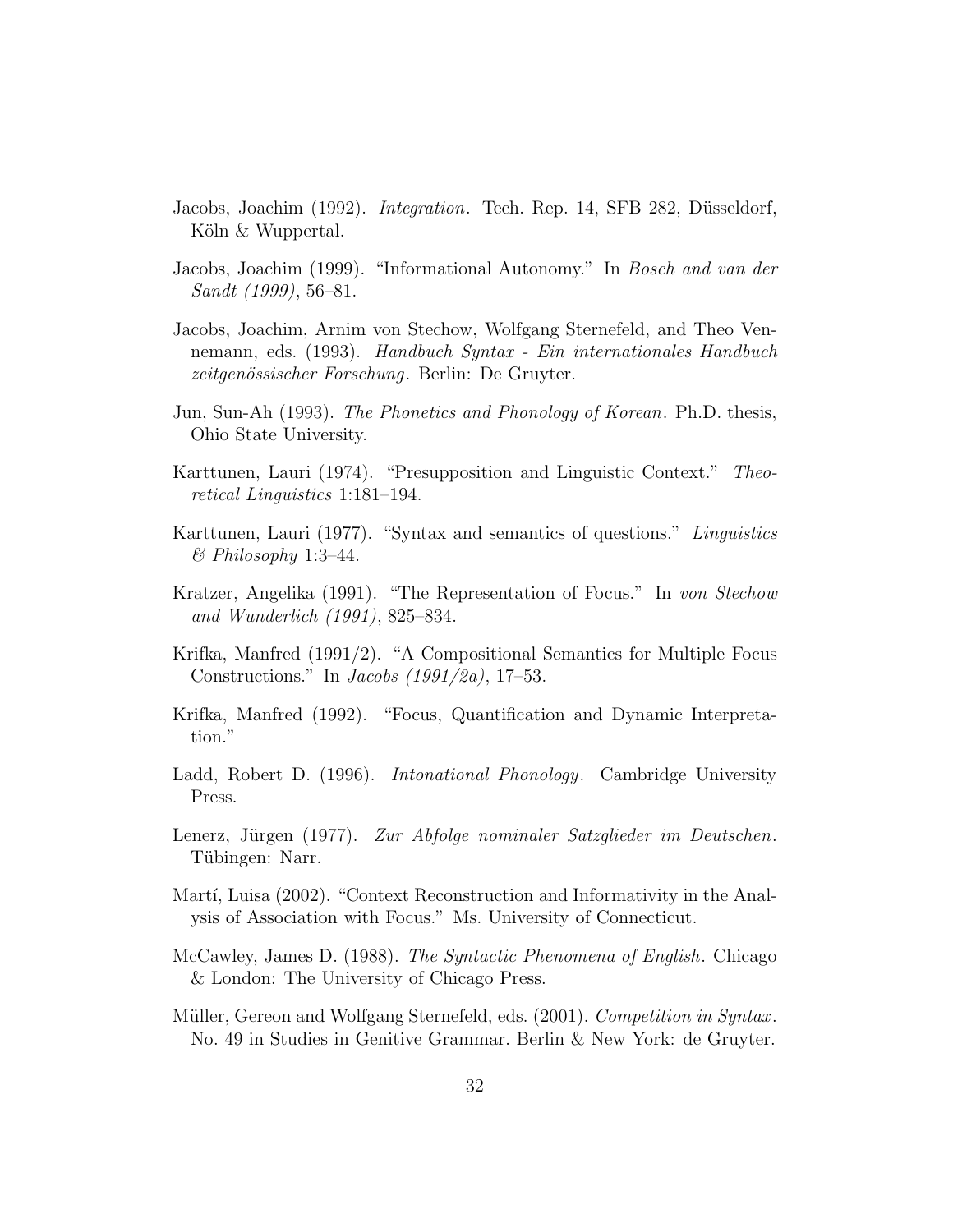- Nespor, Marina and Irene B. Vogel (1986). Prosodic Phonology. Dordrecht: Foris.
- Nooteboom, S.G. and J.G. Kruyt (1987). "Accents, Focus Distribution, and the Perceived Distribution of Given and New Information: An Experiment." Journal of the Acoustical Society of America 82(5):1512–1524.
- Pierrehumbert, Janet (1980). The Phonology and Phonetics of English Intonation. Ph.D. thesis, MIT.
- Ringbom, Hakan (1975). In Style and Text: Studies Presented to Nils Erik Enkvist. Stockholm.
- Roberts, Craige (1996). "Information Structure in Discourse: Towards an Integrated Formal Theory of Pragmatics." In J.H. Yoon and Andreas Kathol, eds., OSU Working Papers in Linguistics 49: Papers in Semantics, 91–136.
- Rochemont, Michael (1986). Focus in Generative Grammar. Amsterdam/Philadelphia: John Benjamins.
- Rooth, Mats (1985). Association with Focus. Ph.D. thesis, UMass Amherst.
- Rooth, Mats (1996). "Focus." In Shalom Lappin, ed., The Handbook of Contemporary Semantic Theory, 271–297. London: Blackwell.
- Rooth, Mats (1999). "Association with Focus or Association with Presupposition." In Bosch and van der Sandt (1999), 232–244.
- Samek-Lodovici, Vieri (2002). "Prosody-Syntax Interaction in the Expression of Focus." Ms. London.
- Schmerling, Susan F. (1976). Aspects of English Sentence Stress. Ph.D. thesis, Austin.
- Schwarzschild, Roger (1993). "The Contrastiveness of Associated Foci." Hebrew University of Jerusalem.
- Schwarzschild, Roger (1997). "Why some foci must associate." Ms. Rutgers University.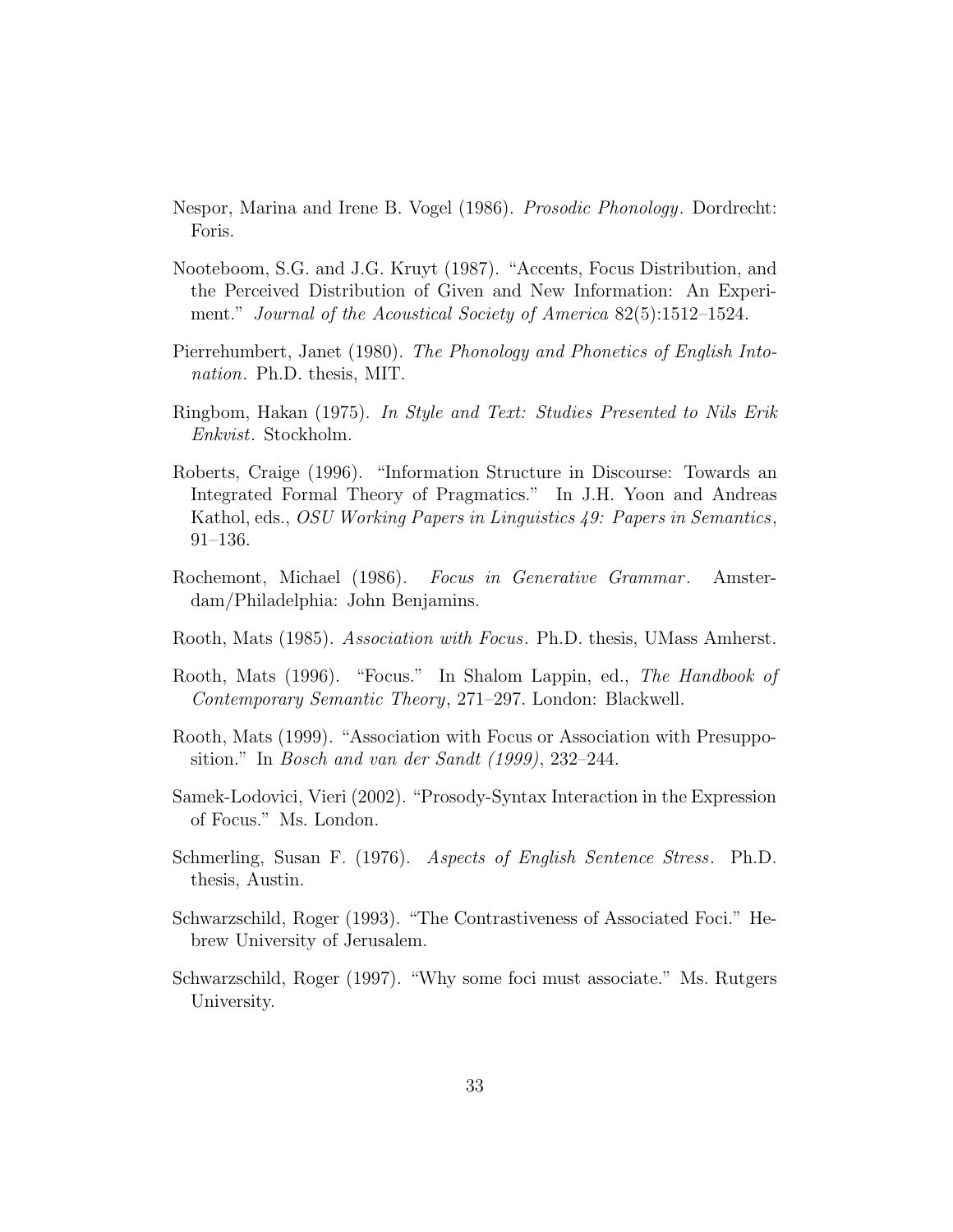- Schwarzschild, Roger (1999). "GIVENness, AvoidF and Other Constraints on the Placement of Accent." Natural Language Semantics 7(2):141–177.
- Selkirk, Elisabeth (1984). Phonology and Syntax: The Relation between Sound and Structure. Cambridge, Mass.: MIT Press.
- Selkirk, Elisabeth (1995). "Sentence Prosody: Intonation, Stress, and Phrasing." In John A. Goldsmith, ed., The Handbook of Phonological Theory, 550–569. London: Blackwell.
- Selkirk, Elisabeth O. (2000). "The interaction of constraints on prosodic phrasing." In Merle Horne, ed., Prosody: Theory and Experiment. Studies presented to Gösta Bruce, 231–261. Dordrecht/Boston/London: Kluwer.
- Sgall, Petr (1993). "The Czech Tradition." In Jacobs et al. (1993), 349–368.
- Sgall, Petr, Eva Hajičova, and Janena Panenová (1986). The Meaning of the Sentence in its Semantic and Pragmatic Aspects. Dordrecht: Reidel.
- Stalnaker, Robert C. (1978). "Assertion." In Peter Cole, ed., Pragmatics, vol. 9 of *Syntax & Semantics*, 315–332. New York: Academic Press.
- Steedman, Mark (1991). "Structure and Intonation." Language 67:260–296.
- Steedman, Mark (2000a). "Information Structure and the Syntax-Phonology Interface." Linguistic Inquiry 31:649–689.
- Steedman, Mark (2000b). The Syntactic Process. MIT Press.
- Svenonius, Peter (1996). "The optionality of particle shift." In Working Papers in Scandinavian Syntax, no. 57, 47–75.
- Szendrői, Kriszta (2000). "A Stress Driven Approach to the Syntax of Focus." Ms. University College London .
- Szendrői, Kriszta (2001). Focus and the Syntax-Phonology Interface. Ph.D. thesis, University College London.
- Szendrői, Kriszta (no year). "Stress-Focus Correspondence in Italian." Ms. University College London .
- Taglicht, Josef (1984). Message and Emphasis: On Focus and Scope in English. London.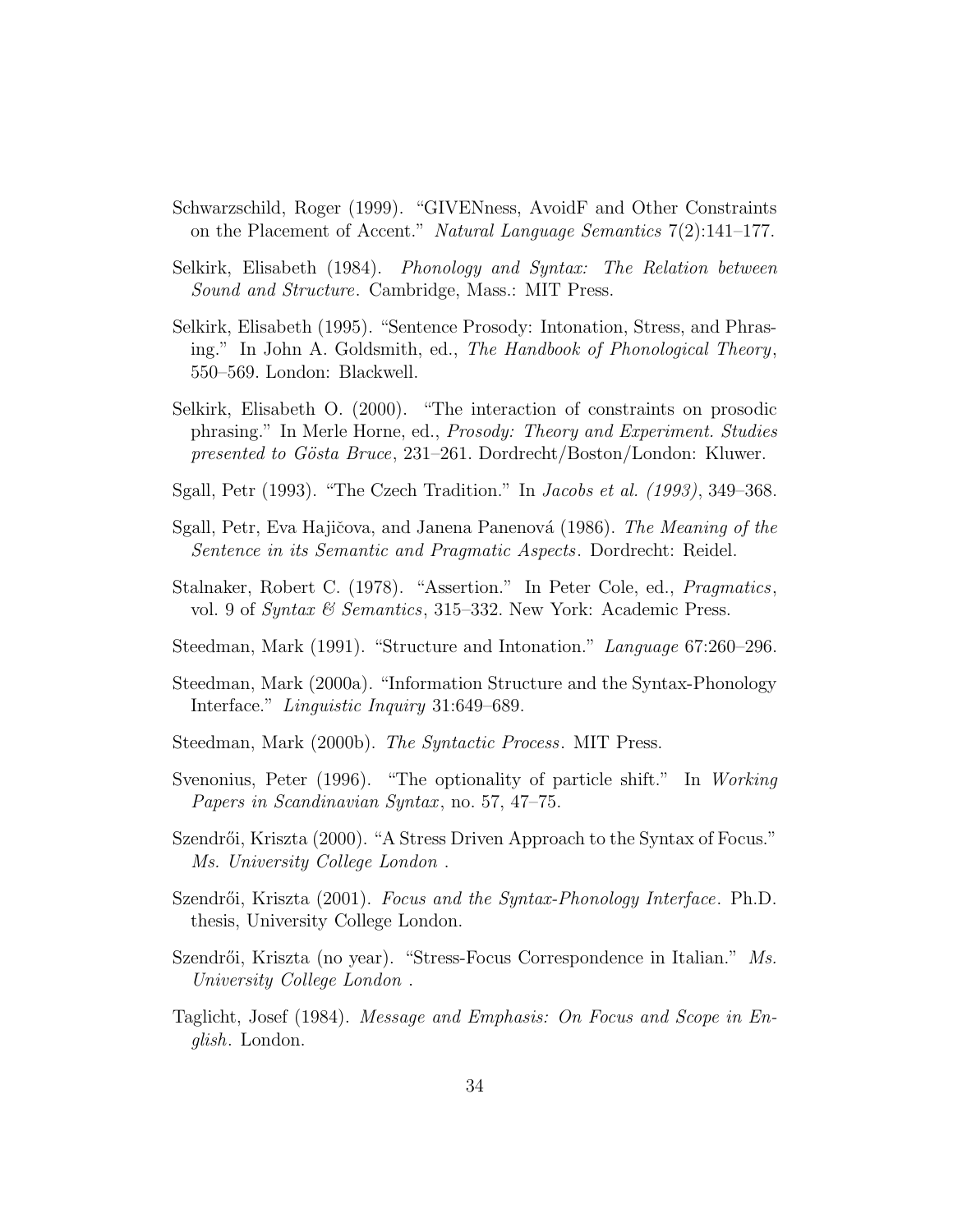- Terken, Jaques and Julia Hirschberg (1994). "Deaccentuation of Words Representing 'Given' Information: Effects of Persistence of Grammatical Function and Surface Position." Language & Speech  $37(2)$ :125–145.
- Truckenbrodt, Hubert (1995). Phonological Phrases: Their Relation to Syntax, Focus, and Prominence. Ph.D. thesis, MIT. published 1999 by MITWPL.
- Truckenbrodt, Hubert (1999). "On the Relation between Syntactic Phrases and Phonological Phrases." Linguistic Inquiry 30(2):219–255.
- Uechi, Akihiko (1998). "Focus Phrasing in Japanes An Optimality Approach." In Elena Benedicto, Maribel Romero, and Satoshi Tomioka, eds., Proceeding of Workshop on Focus, vol. 21 of UMass Occasional Papers in Linguistics, 259–276. Amherst, Mass.: GLSA.
- Uhmann, Susanne (1991). Fokusphonologie. Tübingen: Niemeyer.
- Vallduv´ı, Enric (1990). The Informational Component. Ph.D. thesis, University of Pennsylvania. (published 1992: Garland).
- Vallduví, Enric (1993). *Information Packaging: A Survey*. Tech. rep., Edinburgh.
- Vallduví, Enric and Elisabeth Engdahl (1996). "The Linguistic Realization of Information Packaging." Linguistics 34:459–519.
- Vallduv´ı, Enric and Ron Zacharski (1993). "Accenting Phenomena, Association with Focus, and the Recursiveness of Focus-Ground." In Paul Dekker and Martin Stokhof, eds., Proceedings of the Ninth Amsterdam Colloquium.
- von Stechow, Arnim (1982). Structured Propositions. Tech. Rep. 6, Konstanz.
- von Stechow, Arnim (1991). "Current Issues in the Theory of Focus." In von Stechow and Wunderlich (1991), 804–825.
- von Stechow, Arnim and Susanne Uhmann (1986). "Some Remarks on Focus Projection." In Abraham and de Meij (1986).
- von Stechow, Arnim and Dieter Wunderlich (1991). Semantik. Ein internationales Handbuch der zeitgenössischen Forschung, vol. 6 of Handbücher zur Sprach- und Kommunikationswissenschaft. Berlin: Walter de Gruyter.